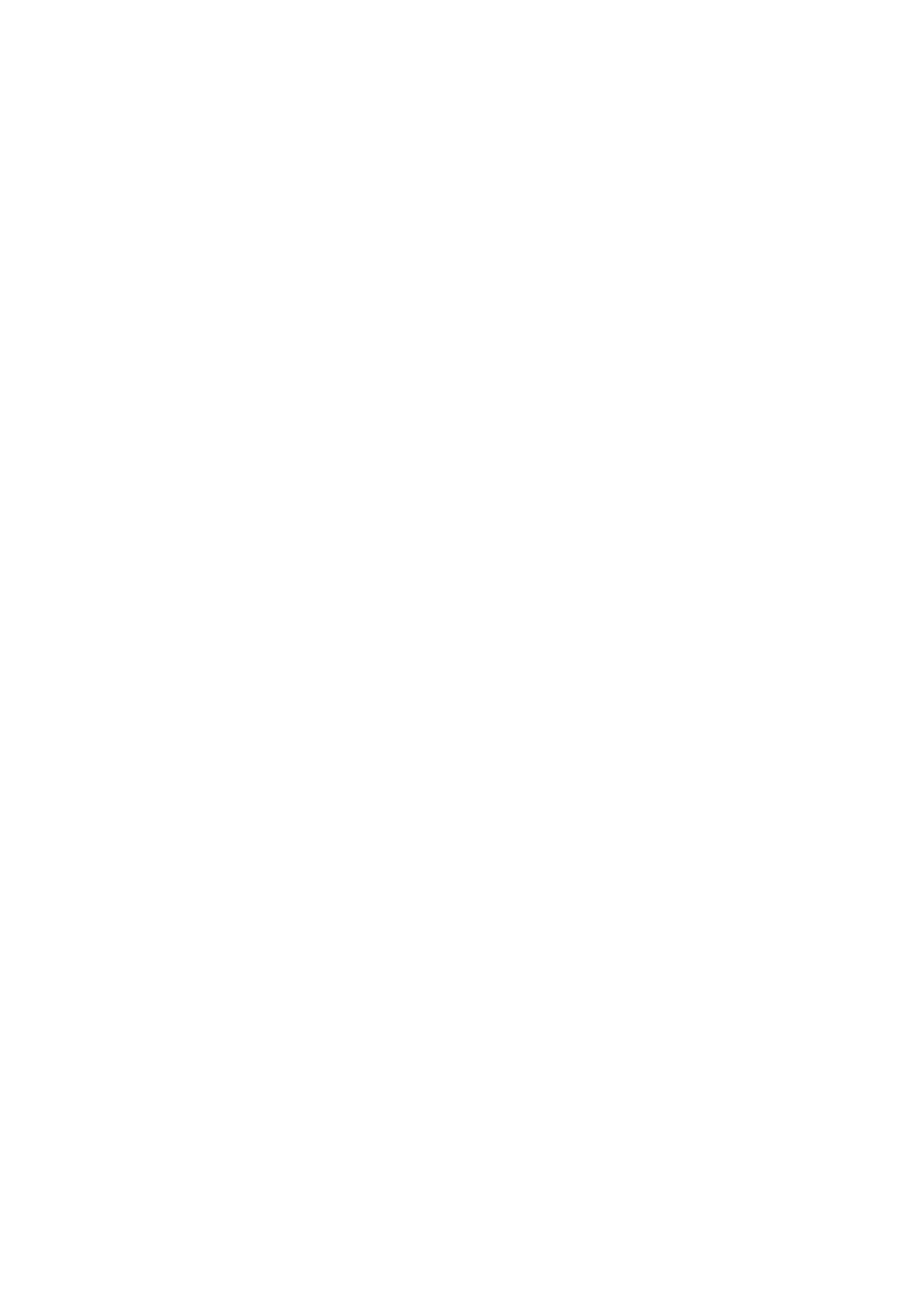

Cynulliad National Cenedlaethol Assembly for

# **Benefits and Services for Disabled People**

Suzanne Whiting

March 2006

Paper number: 05/0870/stw

© Crown copyright 2006

Enquiry no: 05/0870/stw Date: December 2005

This document has been prepared by the Members' Research Service to provide Assembly Members and their staff with information and for no other purpose. Every effort has been made to ensure that the information is accurate, however, we cannot be held responsible for any inaccuracies found later in the original source material, provided that the original source is not the Members' Research Service itself. This document does not constitute an expression of opinion by the National Assembly, the Welsh Assembly Government or any other of the Assembly's constituent parts or connected bodies.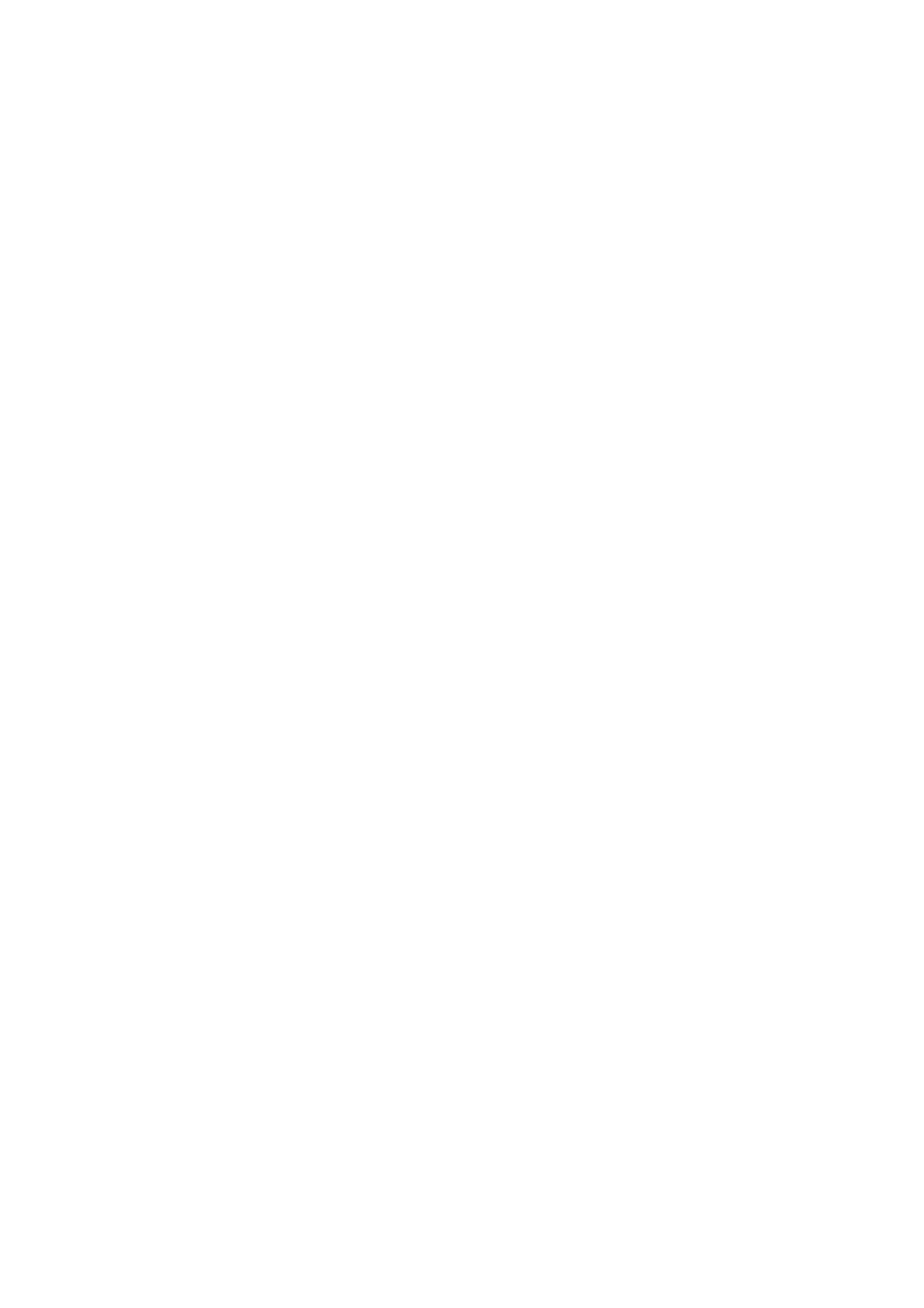# **Executive Summary**

This paper provides information on some of the benefits and services that are available to disabled people and carers. It is not meant to be a full and authoritative statement on every benefit that may be claimed but should be used as a guide to the type of help that is available.

It concentrates on the state benefits that can be claimed specifically by disabled people, for example, Attendance Allowance and Disability Living Allowance and benefits that can be claimed by carers, for example, Carers Allowance.

It also provides details of other benefits that are available to, but not exclusively for disabled people and carers, for example, Income Support, Housing Benefit and Tax Credits.

Information is also given on the help that is available to people who are looking after children with special needs and for disabled people who are looking for, starting or returning to work.

Annexes A - F provide a brief overview of other help that is available to disabled people and carers. Some of the services that are available from local authorities and voluntary organisations are highlighted and cover such areas as transport, housing and education and where appropriate, information is given on schemes that are available in Wales. Again this is not a complete list of what is available, but is meant to be a brief guide about the type of help that can be obtained.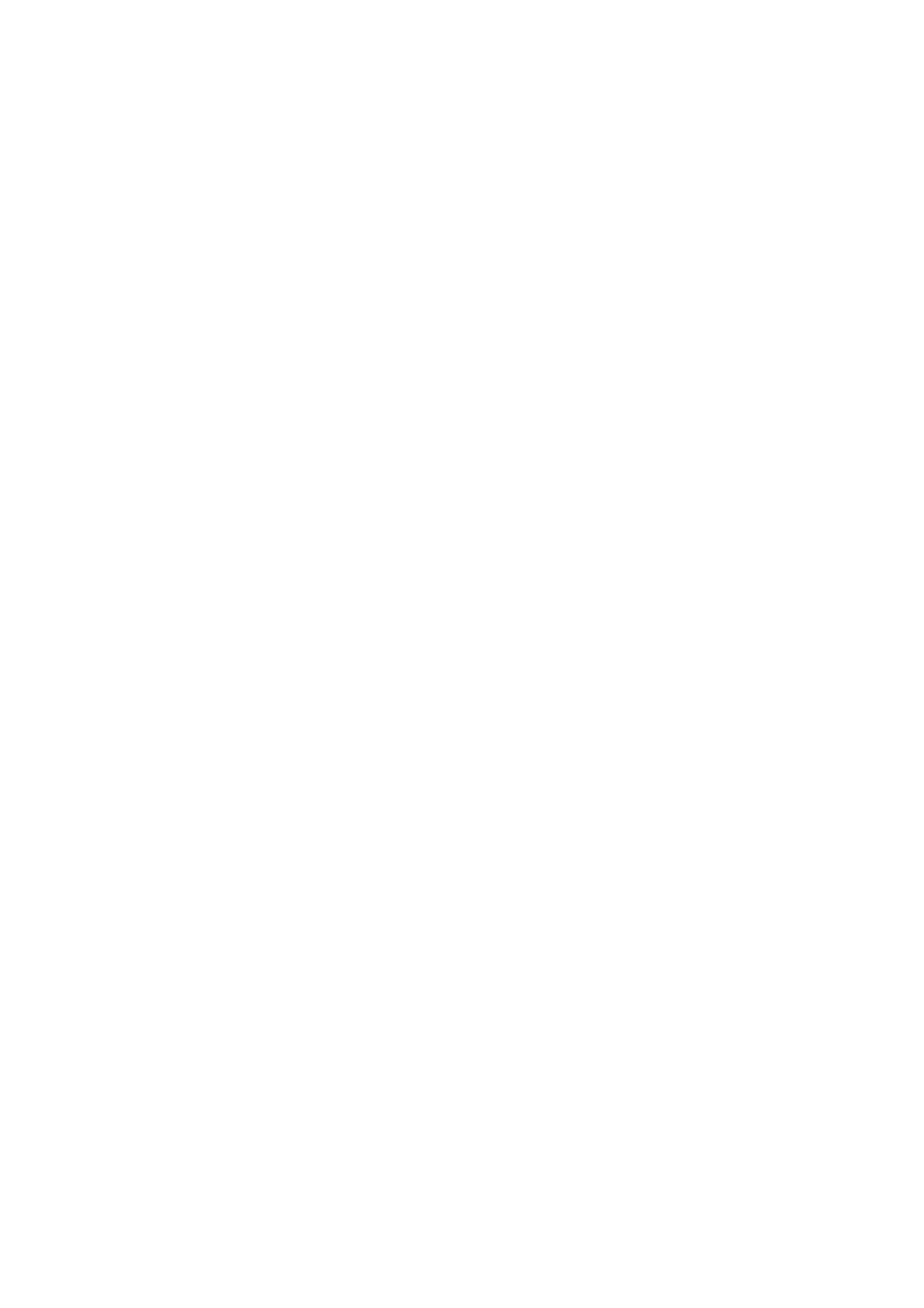

## **Contents**

| $\mathbf{1}$<br>1.1<br>1.2 |  |
|----------------------------|--|
| 1.3                        |  |
| $\mathbf{2}$               |  |
| 3                          |  |
| 3.1                        |  |
| 3.2                        |  |
| $\overline{\mathbf{4}}$    |  |
| 4.1                        |  |
| 5                          |  |
| 5.1                        |  |
| 6                          |  |
| 6.1                        |  |
| 6.2                        |  |
| $\overline{7}$             |  |
| 7.1                        |  |
| 8                          |  |
| 8.1                        |  |
| 8.2                        |  |
| 8.3                        |  |
| 8.4                        |  |
| 8.4.1                      |  |
| 8.4.2                      |  |

#### **Annexes**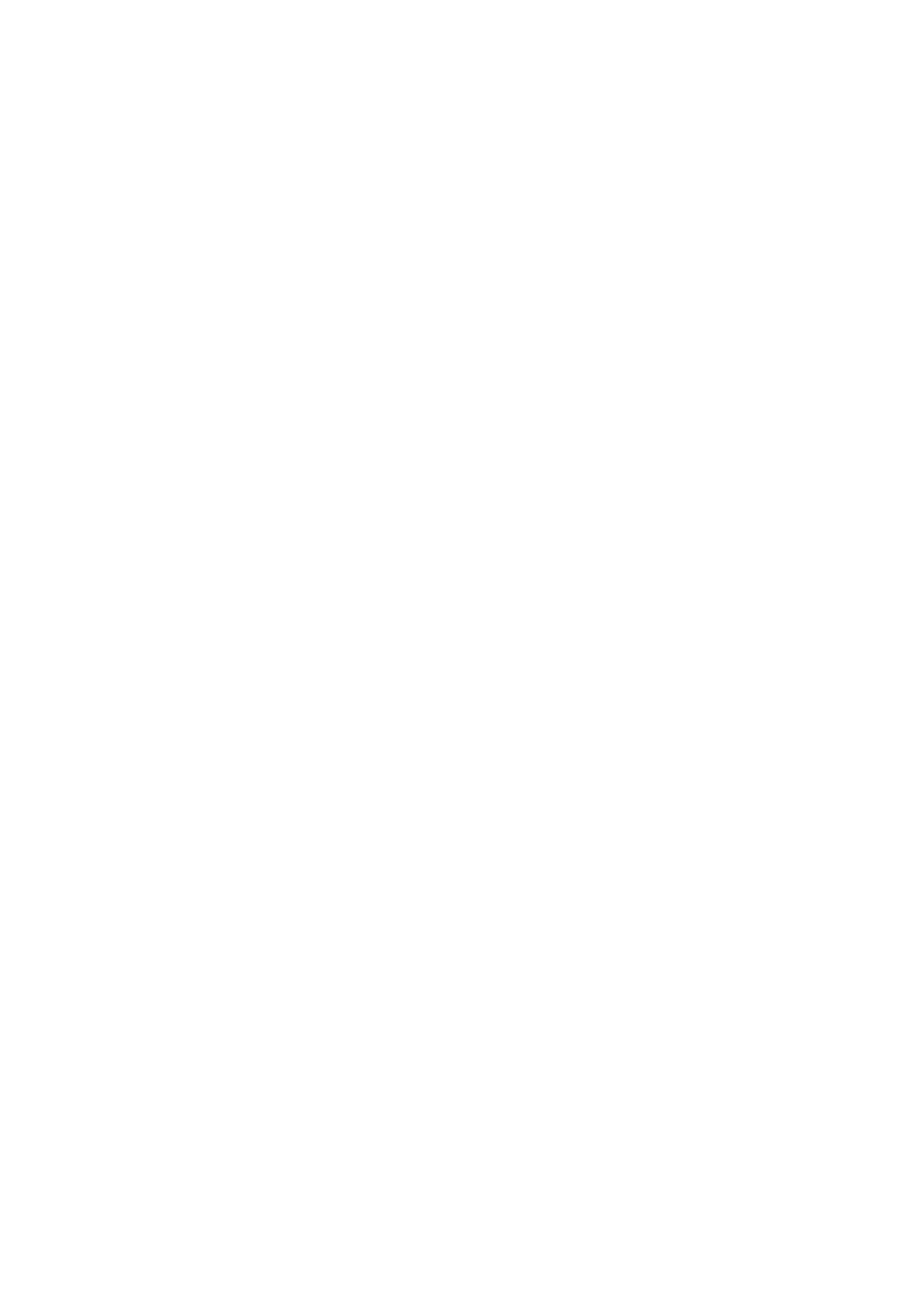

## **Benefits and Services for Disabled People and Carers**

## <span id="page-8-0"></span>**1 Benefits for Disabled People and Carers**

The provision of state benefits is not a devolved area and benefits throughout the UK are administered by the Department for Work and Pensions.

The Disability and Carers Service (DCS), part of the Department for Work and Pensions, is responsible for a range of benefits for people who are sick or disabled. The DCS supports disabled people and carers, whether or not they are able to work. The Service is responsible for providing a system of Disability Benefits, and for all disability civil rights issues.

A selection of some of the benefits aimed specifically at disabled people are listed below while the full list of benefits available is shown on the Department for Work and Pensions web-site<sup>[1](#page-8-2)</sup>. The full list includes benefits that may be available to disabled people based on individual circumstances.

#### <span id="page-8-1"></span>*1.1 Attendance Allowance*

Attendance Allowance  $(AA)^2$  $(AA)^2$  is paid to people who need help to look after themselves. It is paid at different rates depending on whether care is needed during the day, during the night, or both. AA is payable even if no one is actually giving the care needed.

A claim can be made if a person:

- ♦ Becomes ill or disabled on or after their 65th birthday, or are claiming on or after their 65th birthday, **and**
- ♦ Has needed help for at least six months.

The following points should also be considered:

- ♦ There are some extra rules for people that have recently come from abroad or returned from abroad;
- ♦ AA is paid at different rates depending on the effect of the disability;
- $\bullet$  There are special rules for people with a terminal illness to help them get benefit quickly and easily for care;
- ♦ AA may not be payable if a person is in hospital or residential care;
- ♦ Savings do not affect AA;
- ♦ Other money coming in does not usually affect AA;
- ♦ AA is usually ignored as income for working out Income Support and Jobseekers Allowance;
- ♦ AA gives automatic entitlement to a tax-free £10 Christmas bonus each year.

Table 1 overleaf gives the weekly rates of Attendance Allowance payable depending on the type of help that is needed from April 2003:

<span id="page-8-3"></span><span id="page-8-2"></span><sup>&</sup>lt;sup>1</sup> Department for Work and Pensions web-site: <http://www.dwp.gov.uk/><br><sup>2</sup> Further information can be found at: [http://www.dwp.gov.uk/lifeevent/benefits/attendance\\_allowance.asp](http://www.dwp.gov.uk/lifeevent/benefits/attendance_allowance.asp)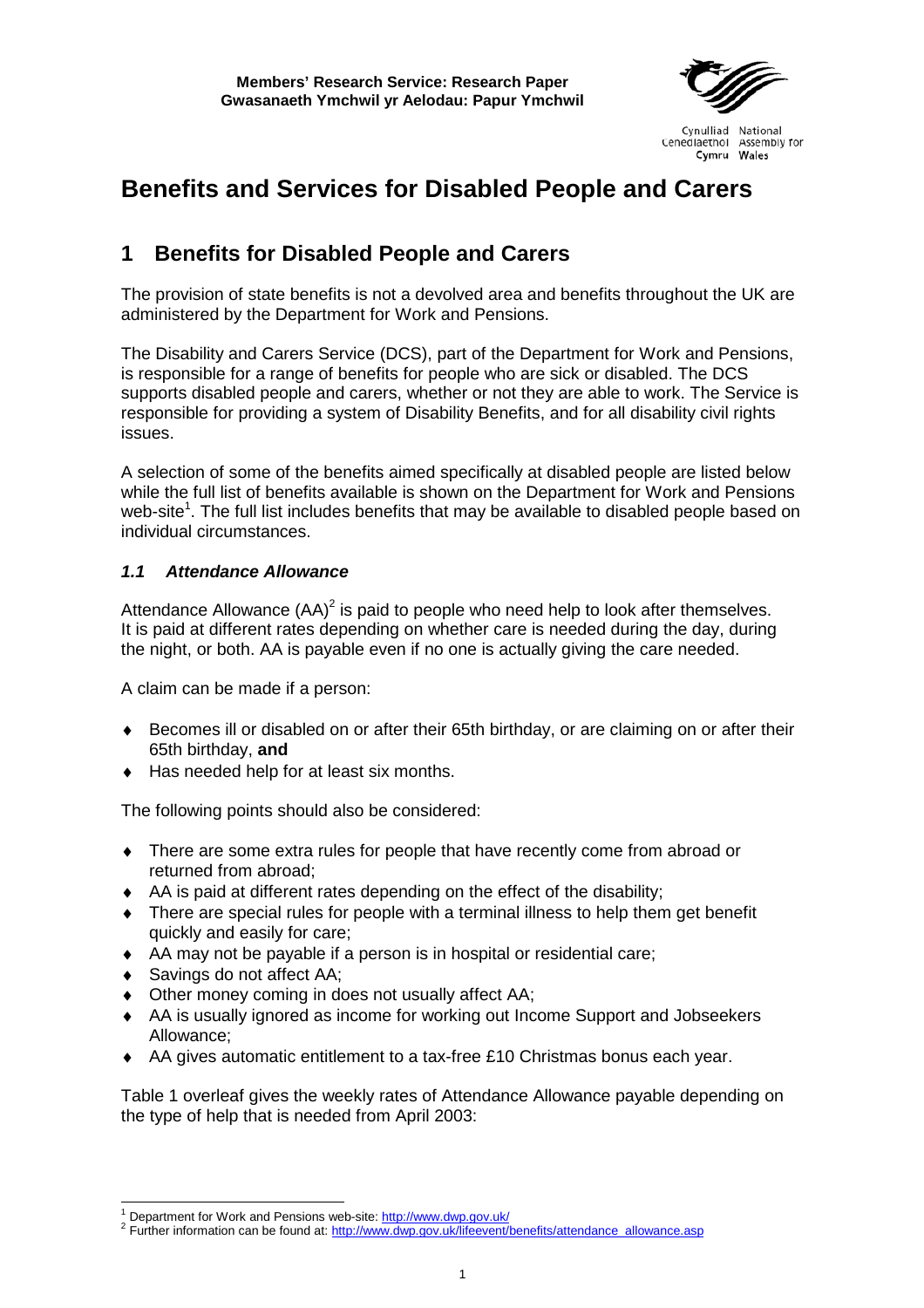

|             |                   | Table 1: Weekly rates of Attendance Allowance each year from A |  |
|-------------|-------------------|----------------------------------------------------------------|--|
|             | <b>April 2005</b> | April 2006                                                     |  |
|             |                   |                                                                |  |
| Higher rate | £60.60            | £62.25                                                         |  |
| Lower rate  | £40.55            | £41.65                                                         |  |

**Table 1: Weekly rates of Attendance Allowance each year from April 2005**

Source: Department for Work and Pensions

#### <span id="page-9-0"></span>*1.2 Disability Living Allowance*

Disability Living Allowance (DLA)<sup>[3](#page-9-1)</sup> must be claimed before reaching age 65 and is paid if someone needs help for personal care and mobility. It is also paid for children aged 3 or over who have severe difficulty walking, or children aged 5 or over who need help getting around (see part 6.1). It is paid at different rates depending on circumstances. DLA can be paid even if no one is actually giving the care needed.

A person may qualify if they have needed help for 3 months and is likely to need it for at least another 6 months.

The following should also be considered:

- ♦ DLA is paid at different rates depending on the affects of the disability;
- ♦ There are special rules for people with a terminal illness to help them get benefit for care quickly and easily;
- ♦ If DLA is in payment at age 65, it can continue as long as help is still needed;
- ♦ DLA may not be paid to hospital or care home patients;
- ♦ Savings do not affect DLA;
- ♦ Other money coming in does not usually affect DLA;
- ♦ DLA is usually ignored as income for working out Income Support and Jobseeker's Allowance.

Table 2 below gives the amounts of DLA payable depending on the type of care that is needed from April 2003:

|                    |                   | $\frac{1}{2}$ and $\frac{1}{2}$ . The state in the state of the state of the state of the state $\frac{1}{2}$ , $\frac{1}{2}$ , $\frac{1}{2}$ , $\frac{1}{2}$ , $\frac{1}{2}$ , $\frac{1}{2}$ , $\frac{1}{2}$ , $\frac{1}{2}$ , $\frac{1}{2}$ , $\frac{1}{2}$ , $\frac{1}{2}$ , |
|--------------------|-------------------|---------------------------------------------------------------------------------------------------------------------------------------------------------------------------------------------------------------------------------------------------------------------------------|
| Weekly rates       | <b>April 2005</b> | April 2006                                                                                                                                                                                                                                                                      |
|                    |                   |                                                                                                                                                                                                                                                                                 |
| Care component     |                   |                                                                                                                                                                                                                                                                                 |
| Higher rate        | £60.60            | £62.25                                                                                                                                                                                                                                                                          |
| Middle rate        | £40.55            | £41.65                                                                                                                                                                                                                                                                          |
| Lower rate         | £16.05            | £16.50                                                                                                                                                                                                                                                                          |
|                    |                   |                                                                                                                                                                                                                                                                                 |
| Mobility component |                   |                                                                                                                                                                                                                                                                                 |
| Higher rate        | £42.30            | £43.45                                                                                                                                                                                                                                                                          |
| Lower rate         | £16.05            | £16.50                                                                                                                                                                                                                                                                          |
|                    |                   |                                                                                                                                                                                                                                                                                 |

**Table 2: Weekly Disability Allowance Rates each year from April 2005**

Source: Department for Work and Pensions

<span id="page-9-1"></span><sup>&</sup>lt;sup>3</sup> Further information can be found at: [http://www.dwp.gov.uk/lifeevent/benefits/disability\\_liv\\_allowance.asp](http://www.dwp.gov.uk/lifeevent/benefits/disability_liv_allowance.asp)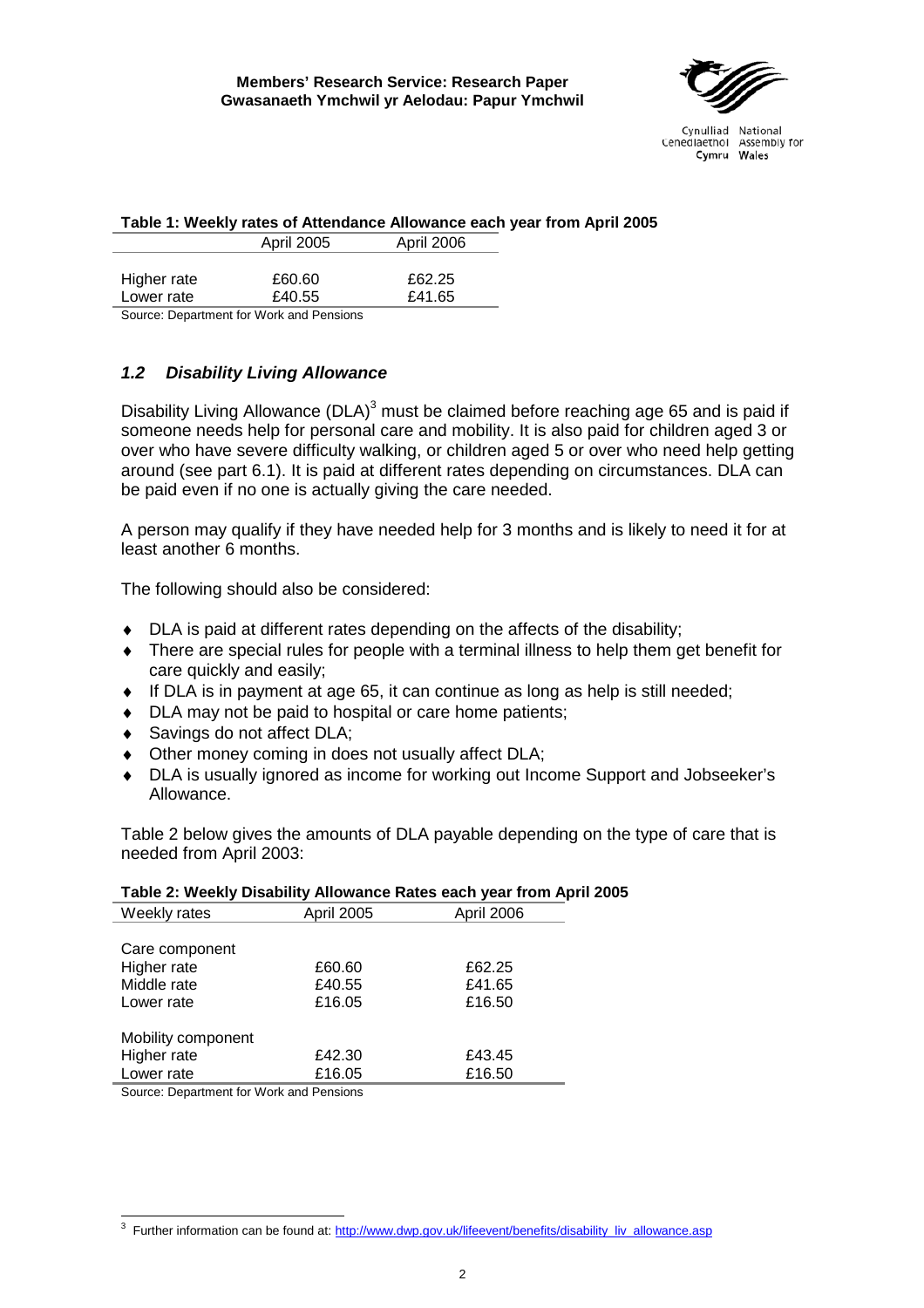

#### <span id="page-10-0"></span>*1.3 Vaccine Damage Payment Scheme*

Vaccine Damage Payment Scheme is a one-off tax free payment of £100,000 for anyone severely disabled as a result of a vaccination against certain diseases.

It may be payable if a disability was caused by vaccination against any of these diseases:

- ♦ Diphtheria
- ♦ Tetanus
- ♦ Pertussis (Whooping cough)
- ♦ Poliomyelitis
- ♦ Measles
- ♦ Mumps
- ♦ Rubella (German measles)
- ♦ Tuberculosis (TB)
- ♦ Haemophilus Influenzae type b (HIB)
- ♦ Meningococcal group C (Meningitis C)
- ♦ Smallpox (up to 1st August 1971)
- ♦ A combined vaccination against a number of the diseases listed. For example, DTP (diptheria, tetanus and pertussis) or MMR (measles, mumps and rubella) or if:
- $\bullet$  the disabled person is thought to be severely disabled because their mother was vaccinated against one of the diseases in the list while she was pregnant **or**
- ♦ they have been in close physical contact with someone who has been vaccinated against poliomyelitis with vaccine that was given orally.

An individual's degree of disablement is calculated on a scale of 0-100 with those scoring 60 or more, being categorised as severely disabled. Total loss of sight or hearing is usually counted as 100 per cent.

Children must be two years old or more before a claim can be made. The vaccination must have been made before the person's 18th birthday unless it was against poliomyelitis, rubella (German measles) or Meningococcal Group C, or during an outbreak of the disease in the UK or the Isle of Man.

## <span id="page-10-1"></span>**2 Help with Health Costs**

Automatic entitlement for help with health costs (NHS prescription and dental charges, optical and hospital travel costs) is based on age or medical grounds or by being in receipt of one of the exempting benefits or tax credits.

People who have to pay NHS charges may be able to get help under the NHS Low Income Scheme. The amount of help is based on a comparison between a person's income and requirements at the time that a claim is made or a charge was paid.

No help is available if a person has capital in excess of the limit £8,000 (£12,000 if the applicant and / or their partner is aged 60 or more or £20,000 for people who live permanently in a residential care home or nursing home).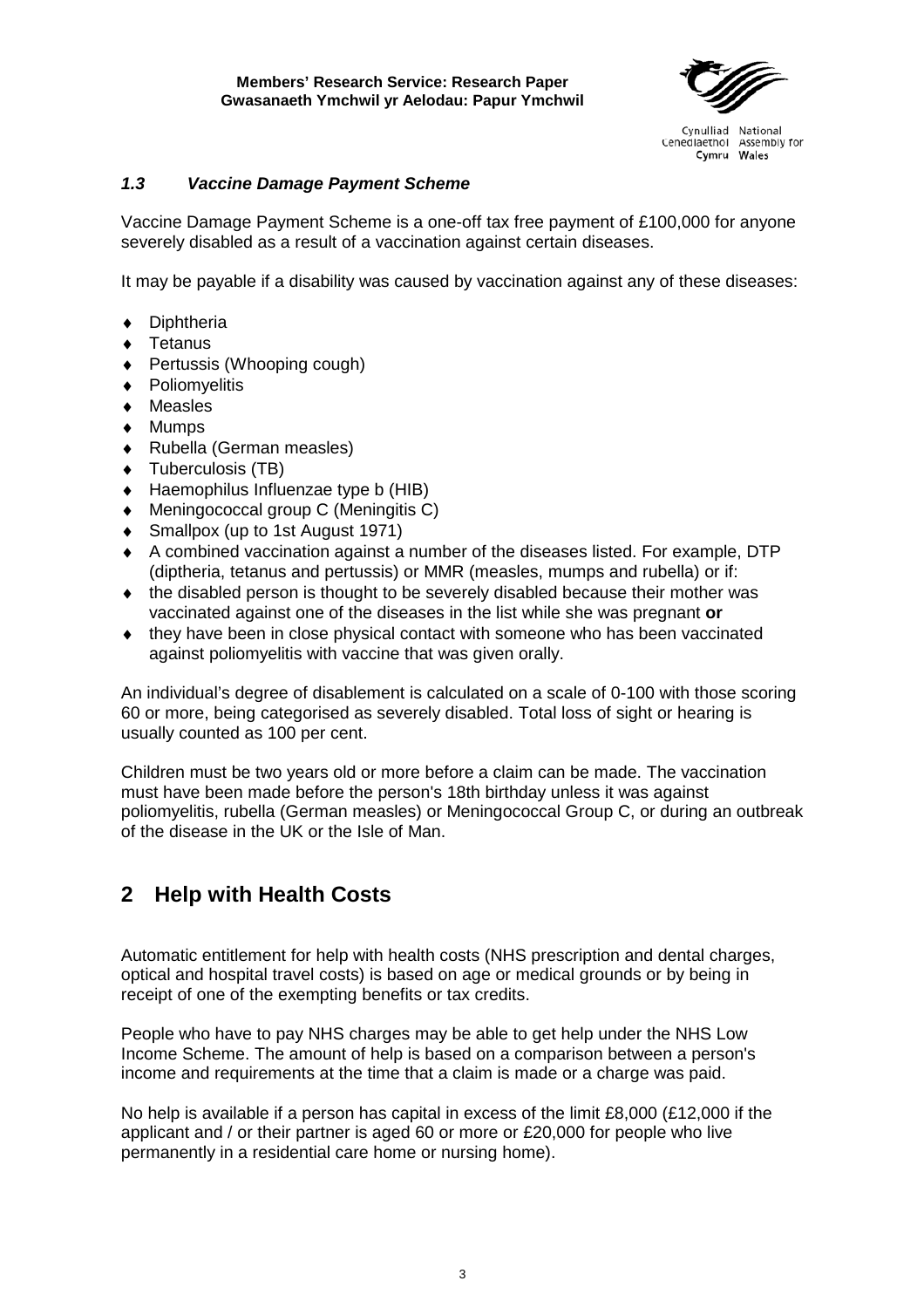

Information about the scheme can be found from the Department of Health $^4$  $^4$  and information specific to Wales can be found from the National Assembly for Wales $5$ .

## <span id="page-11-0"></span>**3 Sick and unable to work**

#### <span id="page-11-1"></span>*3.1 Incapacity Benefit*

Incapacity Benefit<sup>[6](#page-11-4)</sup> is paid if Statutory Sick Pay (SSP) has ended or SSP is not payable. It is not paid to anyone who was over state pension age when they became sick. The following conditions must also be satisfied:

- ♦ It is paid when a certain amount of National Insurance (NI) contributions have been paid, and
- ♦ It is only payable for periods of incapacity from work because of sickness or disability; for at least 4 days in a row including weekends and Bank Holidays, or
- ♦ The claimant has been incapable of work for 28 weeks, and
- Is aged 16 or over but under 20.

Table 3 below provides the weekly rates of Incapacity Benefit payable from April 2003:

| Weekly rates                 | April 2005 | April 2006 |
|------------------------------|------------|------------|
|                              |            |            |
| Under state pension age      |            |            |
| Short-term lower rate        | £57.65     | £59.20     |
| Short-term higher rate       | £68.20     | £70.05     |
| Long-term basic rate         | £76.45     | £78.50     |
| Over state pension<br>age(a) |            |            |
| Short-term lower rate        | £73.35     | £75.35     |
| Short-term higher rate       | £76.45     | £78.50     |
| Incapacity Age Addition      |            |            |
| Lower rate                   | £8.05      | £8.25      |
| Higher rate                  | £16.05     | £16.50     |
|                              |            |            |

#### **Table 3: Weekly Incapacity Benefit from April 2005**

Source: Department for Work and Pensions

(a) Incapacity Benefit can only be paid to people over state pension if the first day of sickness fell before their 60<sup>th</sup> (women) or 65<sup>th</sup> (men) birthday. It is not payable at the long term rate as Retirement Pension must be claimed at this stage.

#### *3.1.1 Employment and Support Allowance*

Under new proposals introduced by the UK Government in January 2006, a new Employment and Support Allowance will replace Incapacity benefit and Income Support paid on the grounds of incapacity for new claimants.

 <sup>4</sup> Department of Health, *Basics about help with NHS charges:*

<span id="page-11-2"></span><http://www.dh.gov.uk/PolicyAndGuidance/MedicinesPharmacyAndIndustry/Prescriptions/NHSCosts/NHSCostsArticle/fs/en?> CONTENT\_ID=4049391&chk=qoqspx

<span id="page-11-3"></span><sup>5</sup> National Assembly for Wales, *HC11W Are you entitled to help with health costs*, September 2004: <http://www.wales.gov.uk/subihealth/content/forms/hc11w-e.pdf><br>
6 Department for Work and Pensions, Incapacity Benefit, April 2005:<br>
http://www.jobcentreplus.gov.uk/JCP/Customers/WorkingAgeBenefits/Dev 008025.xml.html

<span id="page-11-4"></span>

<span id="page-11-5"></span>

[http://www.jobcentreplus.gov.uk/JCP/Customers/WorkingAgeBenefits/Dev\\_008025.xml.html](http://www.jobcentreplus.gov.uk/JCP/Customers/WorkingAgeBenefits/Dev_008025.xml.html) <sup>7</sup> Department for Work and Pensions, *A new deal for welfare: Empowering people to work*, January 2006, Cm 6730: <http://www.dwp.gov.uk/aboutus/welfarereform/>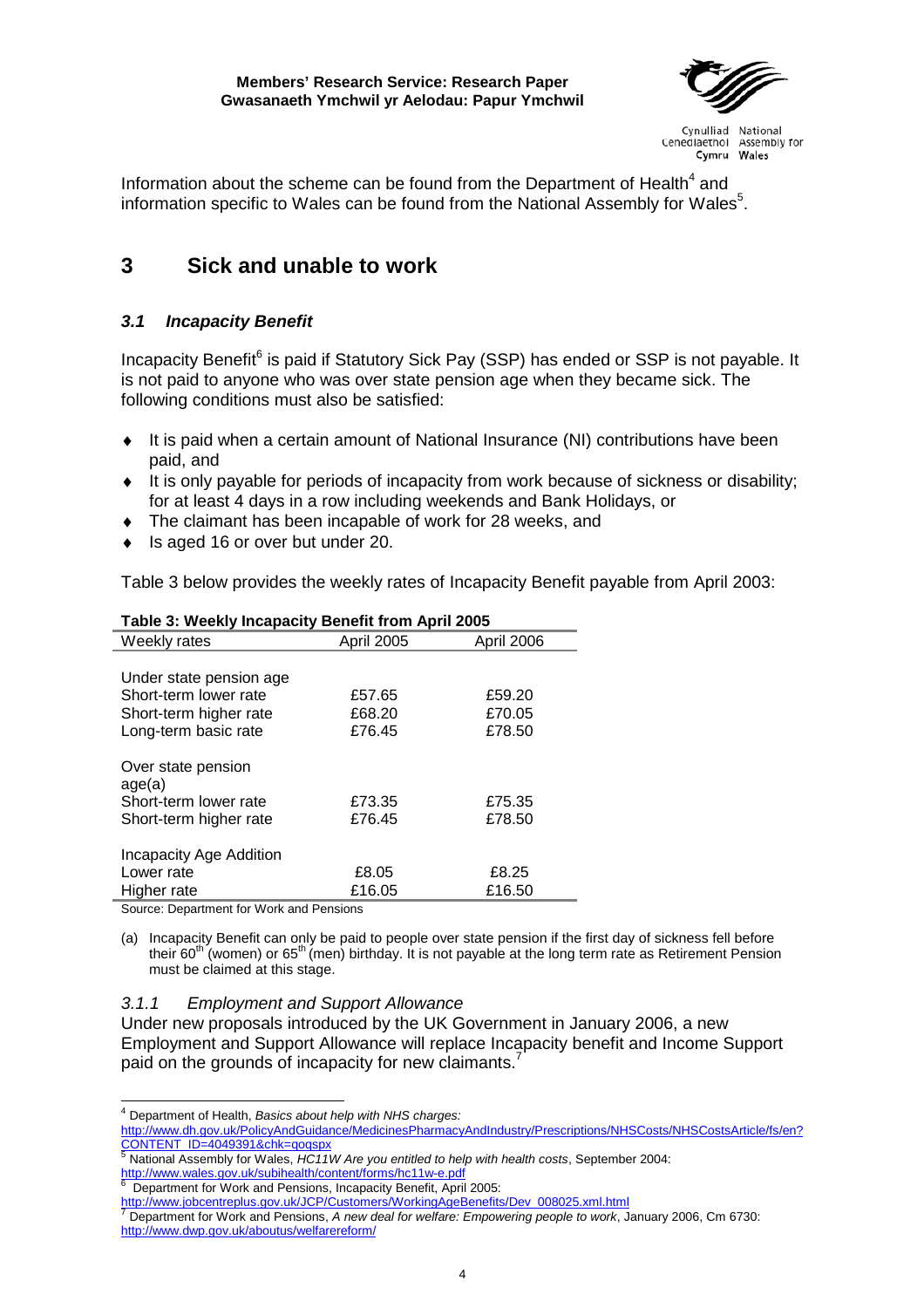

It will be paid to most people who undertake work related interviews and participate in work related activities. Those claimants with the most severe health conditions or disabilities will be paid without these conditions. The reforms will also consider working with employers to simplify the calculating and administration of Statutory Sick Pay.

#### <span id="page-12-0"></span>*3.2 Statutory Sick Pay*

SSP is paid to employees who are unable to work because of sickness. SSP is paid by employers for up to a maximum of 28 weeks. SSP is not paid for a specific illness or treatment but to all employees who are incapable for work and who satisfy the conditions for payment.

The employee must have worked for an employer under a contract of service. Even if the employee becomes sick on the first day of work with a new employer and became sick part way through the day they may be entitled to SSP.

#### **To get SSP an employee must be:**

- ♦ Aged between 16 or over and under 65;
- ♦ Sick for at least 4 or more days in a row (including weekends and bank holidays). This is known as a Period of Incapacity for Work;
- $\bullet$  Earn before tax and National Insurance an average of £79 a week. This is called the Lower Earnings Limit for National Insurance Contributions (NIC).

Earnings are averaged over an 8 week period before the employee's sickness began. This period may vary slightly depending on whether they were paid weekly or monthly paid, or at other intervals. HM Revenue and Customs offices<sup>[8](#page-12-3)</sup> or employers should be contacted for further information

## <span id="page-12-1"></span>**4 Illness or disability caused at work**

#### <span id="page-12-2"></span>*4.1 Industrial Injuries Disablement Benefit*

Industrial Injuries Disablement Benefit<sup>[9](#page-12-4)</sup> is payable to people who are disabled as a result of an accident, disease or deafness at work. It is not for people who were self-employed when the accident happened. The amount payable is dependent on an assessment made at a medical examination. Sufferers of certain diseases may also be able to get a payment under the *Pneumoconiosis (Workers Compensation) Act 1979.*

Table 4 should be used as a guide only for calculating Industrial Injuries Disablement Benefit as each case is assessed on an individual basis.

<span id="page-12-4"></span><span id="page-12-3"></span><sup>&</sup>lt;sup>8</sup> HM Revenue and Customs: <u>http://www.hmrc.gov.uk/individuals/fgcat-sickpay.shtml</u><br><sup>9</sup> Department for Work and Pensions, Jobcentre Plus, Industrial Injuries Disablement Benefit (Accidents), April 2005: http://www.jobcentreplus.gov.uk/JCP/Customers/WorkingAgeBenefits/Dev\_008433.xml.htm

Department for Work and Pensions, Jobcentre Plus, Industrial Injuries Disablement Benefit (Diseases and Deafness), April 2005: [http://www.jobcentreplus.gov.uk/JCP/Customers/WorkingAgeBenefits/Dev\\_008554.xml.html](http://www.jobcentreplus.gov.uk/JCP/Customers/WorkingAgeBenefits/Dev_008554.xml.html)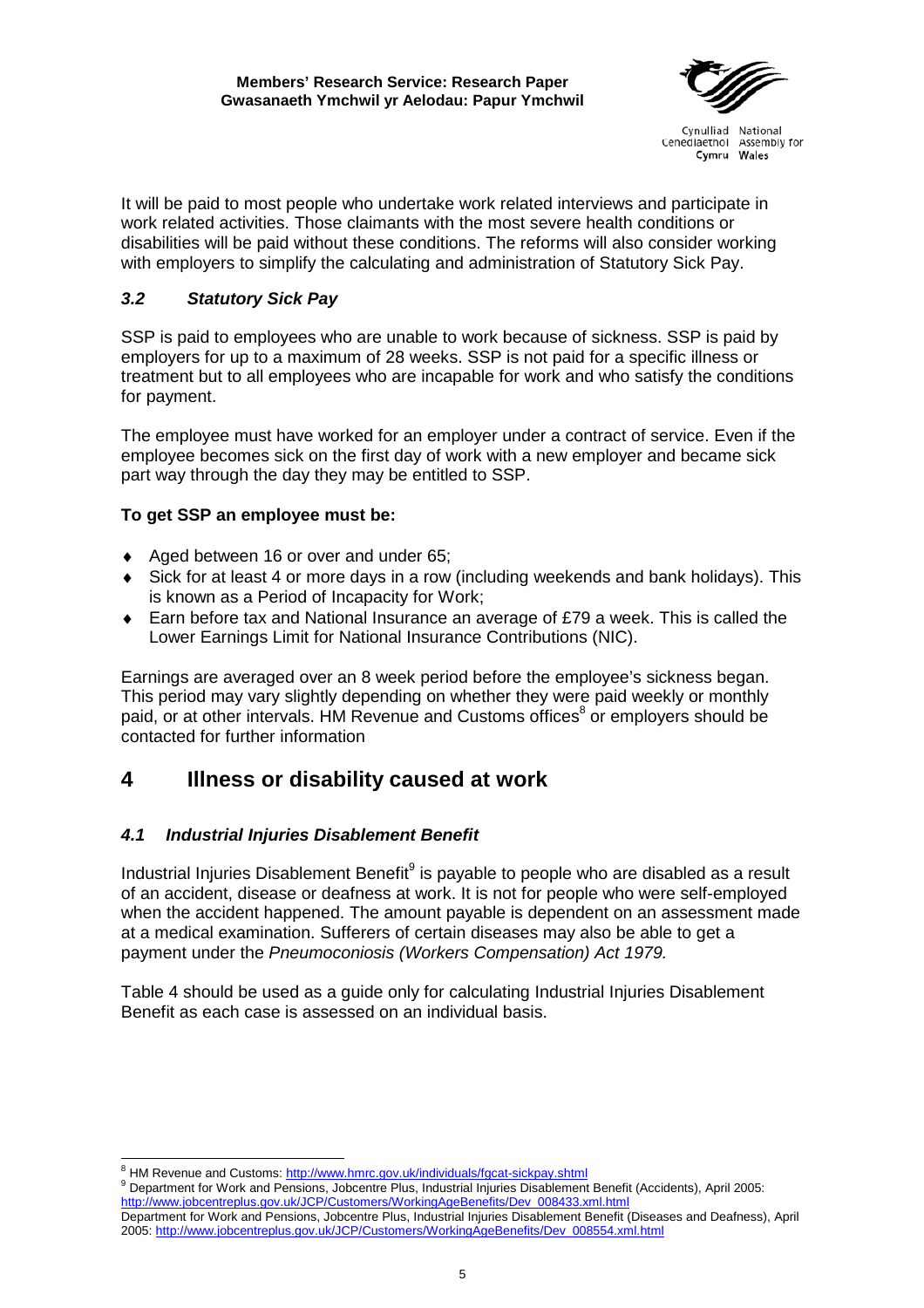

|                    |            | <b>April 2005</b> |            | April 2006    |
|--------------------|------------|-------------------|------------|---------------|
| <b>Disablement</b> | Aged 18 or | Aged under 18     | Aged 18 or | Aged under 18 |
|                    | over       |                   | over       |               |
| 100%               | £123.80    | £75.85            | £127.10    | £77.90        |
| 90%                | £111.42    | £68.27            | £114.39    | £70.11        |
| 80%                | £99.04     | £60.68            | £101.68    | £62.32        |
| 70%                | £86.66     | £53.10            | £88.97     | £54.53        |
| 60%                | £74.28     | £45.51            | £76.26     | £46.74        |
| 50%                | £61.90     | £37.93            | £63.55     | £38.95        |
| 40%                | £49.52     | £30.34            | £50.84     | £31.16        |
| 30%                | £37.14     | £22.76            | £38.13     | £23.37        |
| 20%                | £24.76     | £15.17            | £25.42     | £15.58        |

#### **Table 4: Weekly Industrial Injuries Disablement Pension from April 2005**

Source: Department for Work and Pensions

### <span id="page-13-0"></span>**5 War Pensions**

#### <span id="page-13-1"></span>*5.1 War Disablement Pension*

The Veterans Agency administers War Disablement Pension as well as providing information and advice to all war veterans.

A War Disablement Pension<sup>10</sup> is not payable to anyone still serving in HM Armed Forces.

It may be payable if a person has been:

- ♦ Injured or disabled through serving in Her Majesty's (HM) Armed Forces, including the Ulster Defence Regiment, now known as the Royal Irish Regiment, the Home Guard and nursing and auxiliary services;
- ♦ A civil defence volunteer (CDV) disabled through serving as a CDV;
- ♦ A civilian disabled as a result of enemy action in the 1939 to 1945 war;
- ♦ A merchant seaman, a member of the naval auxiliary services or a coastguard, and they were disabled because of an injury received or a disease suffered because of conditions during a war or because they were a prisoner-of-war; or
- ♦ A member of the Polish Forces under British Command who served in the 1939-1945 war, or in the Polish Resettlement Forces and they were injured or disabled through this service.

The amount of money payable is dependent on the extent of the disablement, i.e., any physical or mental injury or damage, or loss of physical or mental capacity. Conditions are defined as:

- ♦ A wound;
- ◆ An injury:
- ♦ A disease.

 $\overline{a}$ 

<span id="page-13-2"></span><sup>10</sup> Ministry of Defence, Veterans Agency, *Claiming a War Pension*, October 2004: [http://www.veteransagency.mod.uk/claiming\\_wp/eligible\\_wardisable.htm](http://www.veteransagency.mod.uk/claiming_wp/eligible_wardisable.htm)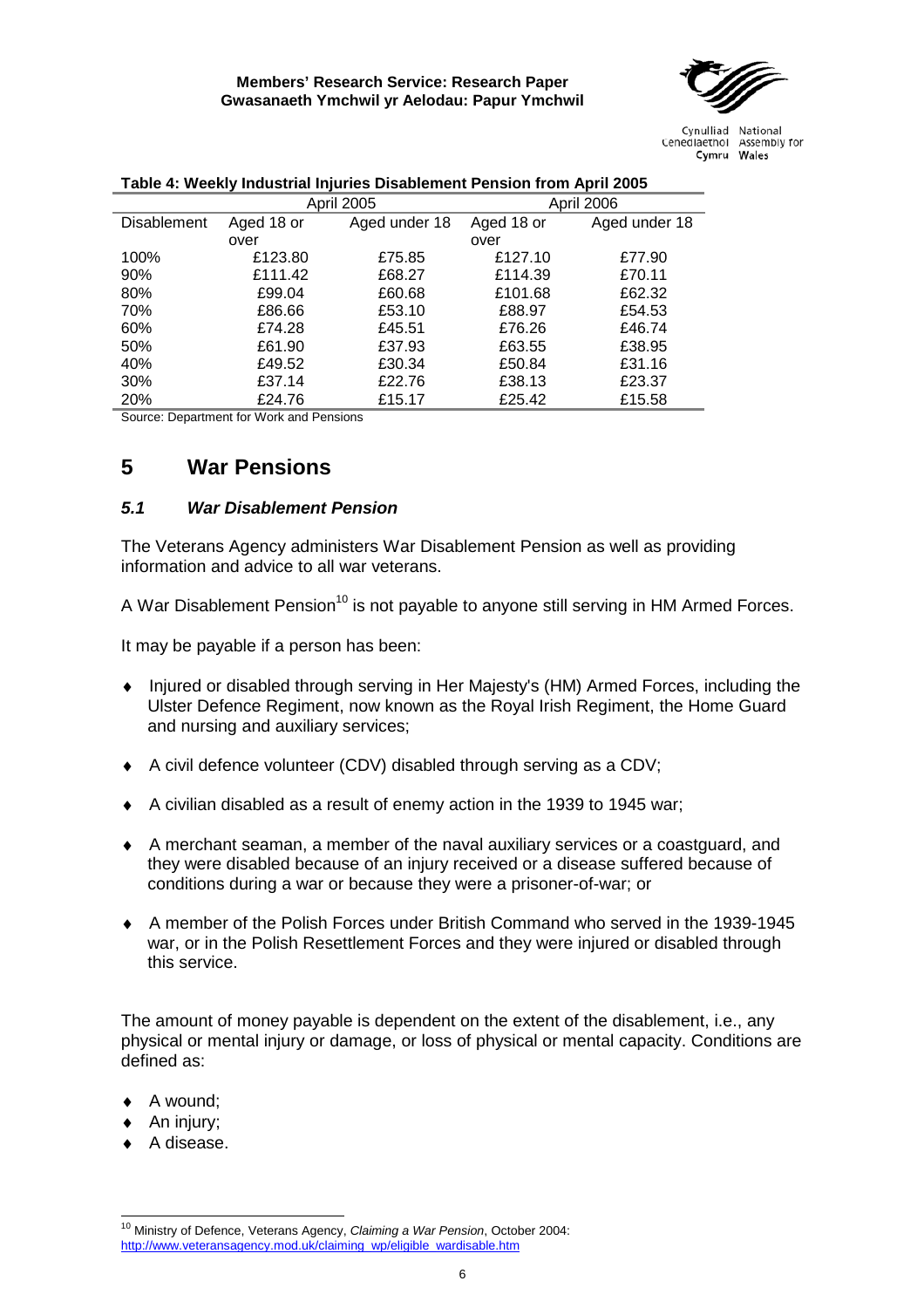#### **Members' Research Service: Research Paper Gwasanaeth Ymchwil yr Aelodau: Papur Ymchwil**



Cynulliad National Cenedlaethol Assembly for Cymru Wales

The information provided by the applicant and advice from medical advisers is used to assess the disablement.

If disablement is assessed at 20% or more, a pension is payable.

If disablement is assessed at less than 20%, then a lump sum (gratuity) is normally paid. The amount depends on the extent of the disablement and how long the person is likely to be disabled.

## <span id="page-14-0"></span>**6 Children with special needs**

#### <span id="page-14-1"></span>*6.1 Disability Living Allowance*

A claim for Disability Living Allowance  $(DLA)^{11}$  for a child with a severe physical or mental illness or disability can be made if they need much more help or looking after than other children of the same age because of their illness or disability.

To claim, a child must be:

- ♦ aged 3 months or over and generally needs extra help or looking after;
- aged 3 or over and has severe difficulty walking:
- ♦ aged 5 years or over and needs extra help getting around out of doors.

On 9 April 2001 the law changed to allow children aged 3 and 4 to qualify for the higher rate of the mobility component of DLA. Until then, children had to be 5 years old before they could qualify for this component worth £38.65 per week.

The parent/guardian of any child already receiving one of the rates of the care component of DLA should be contacted automatically by the DWP to invite a claim for the higher rate mobility component.

DLA can be claimed before the child is aged 3 months, but DLA will not be paid before the child reaches age 3 months unless they are terminally ill.

#### <span id="page-14-2"></span>*6.2 Free milk*

Anyone who has a child with a physical or mental disability may be able to get free milk for them.<sup>[12](#page-14-4)</sup>

If the child is aged 5 or over and under 16 and cannot attend school because of a physical or mental disability then a claim for free milk can be made on form FW20 which is available from:

Milk Tokens Room B120D Warbreck House Warbreck Hill Road Blackpool

<span id="page-14-3"></span> <sup>11</sup> Department for Work and Pensions, *Disability Living Allowance (DLA) for a child under 16*, June 2005: [http://www.dwp.gov.uk/lifeevent/benefits/disability\\_liv\\_allowance2.asp](http://www.dwp.gov.uk/lifeevent/benefits/disability_liv_allowance2.asp) 12 Further information can be found at:

<span id="page-14-4"></span><http://www.jobcentreplus.gov.uk/cms.asp?Page=/Home/Customers/WorkingAgeBenefits/489#0>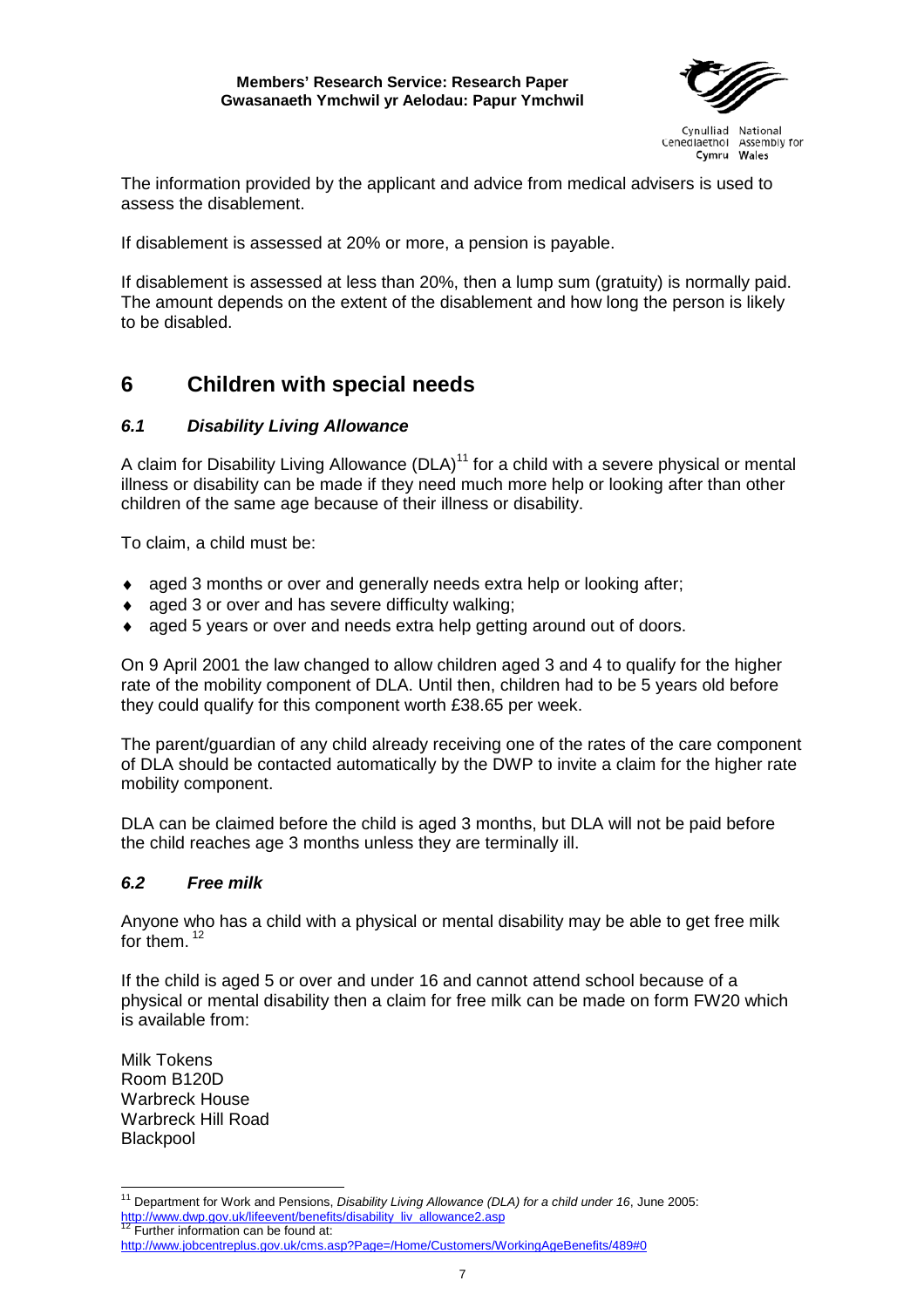

Cenedlaethol Assembly for Cymru Wales

Lancs FY2 0YE

No other benefit needs to be in payment to qualify for free milk for disabled children.

## <span id="page-15-0"></span>**7 Help for carers**

#### <span id="page-15-1"></span>*7.1 Carers Allowance*

Carer's Allowance (CA)<sup>13</sup> (formerly Invalid Care Allowance) is paid to people who spend at least 35 hours a week caring for someone who is severely disabled. Any benefits a carer already receives may increase or decrease. Certain benefits for the person being looked after may also change.

The carer must be:

- ♦ Aged 16 or over, **and**
- Spending at least 35 hours a week looking after someone who is getting or waiting to hear about the following: Attendance Allowance; Disability Living Allowance at the middle or highest rate for personal care; Industrial Injuries Disablement Benefit Constant Attendance Allowance at the normal maximum rate or above or War Pensions Constant Attendance Allowance at the basic (full day) rate or above;
- ♦ Prior to 28 October 2002 carers aged 65 or over did not qualify. Claims can be made prior to this, but entitlement will only commence from 28 October 2002.

The rules for benefits mean that individual circumstances may affect the amount payable. The amounts shown in Table 10 below therefore should only be used as a guide.

| <b>Weekly rates</b>                      | April 2005 | April 2006 |  |
|------------------------------------------|------------|------------|--|
| Personal benefit                         | £45.70     | £46.95     |  |
| Course: Department for Wark and Depaigne |            |            |  |

Source: Department for Work and Pensions

## <span id="page-15-2"></span>**8 Other benefits for disabled people and carers**

The following are a selection of other benefits that may be claimed by, but are not exclusively for disabled people and carers. They are based on individual circumstances.

### <span id="page-15-3"></span>*8.1 Council Tax Benefit*

Council Tax Benefit<sup>14</sup> is paid by local councils to help pay council tax. It is payable to people who are responsible for paying council tax and are on a low income.

Anyone can make a claim for Council Tax Benefit if they are responsible for paying council tax and are on a low income.

The following points should also be considered:

<span id="page-15-4"></span><sup>&</sup>lt;sup>13</sup> Department for Work and Pensions, Carer's Allowance (CA), April 2005: [http://www.dwp.gov.uk/lifeevent/benefits/carers\\_allowance.asp](http://www.dwp.gov.uk/lifeevent/benefits/carers_allowance.asp) 14 Department for Work and Pensions, Council Tax Benefit, June 2005:

<span id="page-15-5"></span>[http://www.dwp.gov.uk/lifeevent/benefits/council\\_tax\\_benefit.asp#top](http://www.dwp.gov.uk/lifeevent/benefits/council_tax_benefit.asp#top)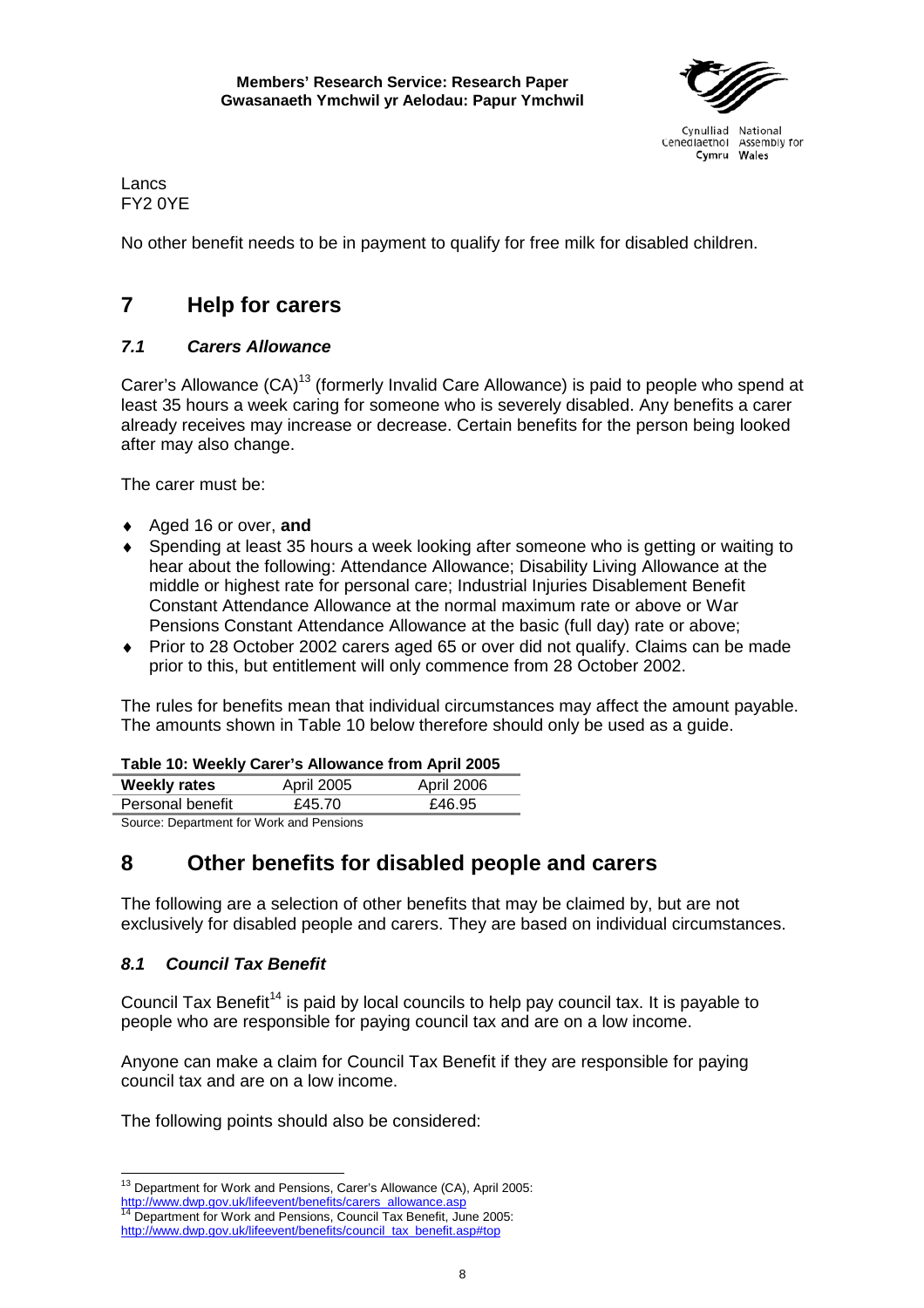

- ♦ There are some extra rules for people who have recently come from abroad or returned from abroad;
- ♦ Savings over £16,000 usually mean Council Tax Benefit is not payable;
- ♦ Savings over £3,000 (£6,000 for people and/or their partners are aged 60 or over) affect how much Council Tax Benefit is payable;
- ♦ A full-time student will not usually have to pay council tax;
- ♦ If a person's partner is a student they may be able to get Council Tax Benefit;
- ♦ Most asylum seekers and people who are sponsored to be in the UK cannot get Council Tax Benefit.

To work out how much Council Tax Benefit is, the council will look at the following:

- The amount of money going into a household, for example, earnings, some benefits, tax credits and occupational pensions;
- ◆ Savings:
- $\bullet$  Different circumstances, for example age, the ages and size of any family, whether any family members are disabled, and whether anyone else living in the household could help with the rent.

The council will also look at whether:

- ♦ The amount of rent is reasonable for a particular home;
- The home is a reasonable size for the claimant and their family;
- The amount of rent is reasonable for the area.

There are also special rules for students.

The rates used to work out Council Tax Benefit are the same as the allowances and premiums that make up Income Support (see Part 8.3). These amounts should only be used as a guide as the rules for benefits mean that individual circumstances might affect the amount payable.

#### <span id="page-16-0"></span>*8.2 Housing Benefit*

Housing Benefit<sup>15</sup> can be claimed by anyone who is on a low income and is responsible for paying rent.

The qualifying conditions and circumstances that local councils consider when calculating the amount of Housing Benefit payable are the same as those covered in part 8.1 on Council Tax Benefit.

#### *8.2.1 Local Housing Allowance*

The UK Government announced in its green paper on welfare reform in January 2006<sup>[16](#page-16-2)</sup> the introduction of a new housing benefit system. Local Housing Allowance is currently being piloted for private sector tenants in 18 areas across Great Britain, including Conwy and Pembrokeshire in Wales. The new allowance bases housing support payments on a system of standard maximum allowances, varying according to the size of the household and location of the property. Benefit will be paid to the tenant rather than the landlord in most cases.

<span id="page-16-1"></span> $15$  Department for Work and Pensions, Housing Benefit, September 2005:

<span id="page-16-2"></span>

[http://www.dwp.gov.uk/lifeevent/benefits/housing\\_benefit.asp#top](http://www.dwp.gov.uk/lifeevent/benefits/housing_benefit.asp#top) <sup>16</sup> Department for Work and Pensions, *A new deal for welfare: Empowering people to work*, January 2006, Cm 6730: <http://www.dwp.gov.uk/aboutus/welfarereform/>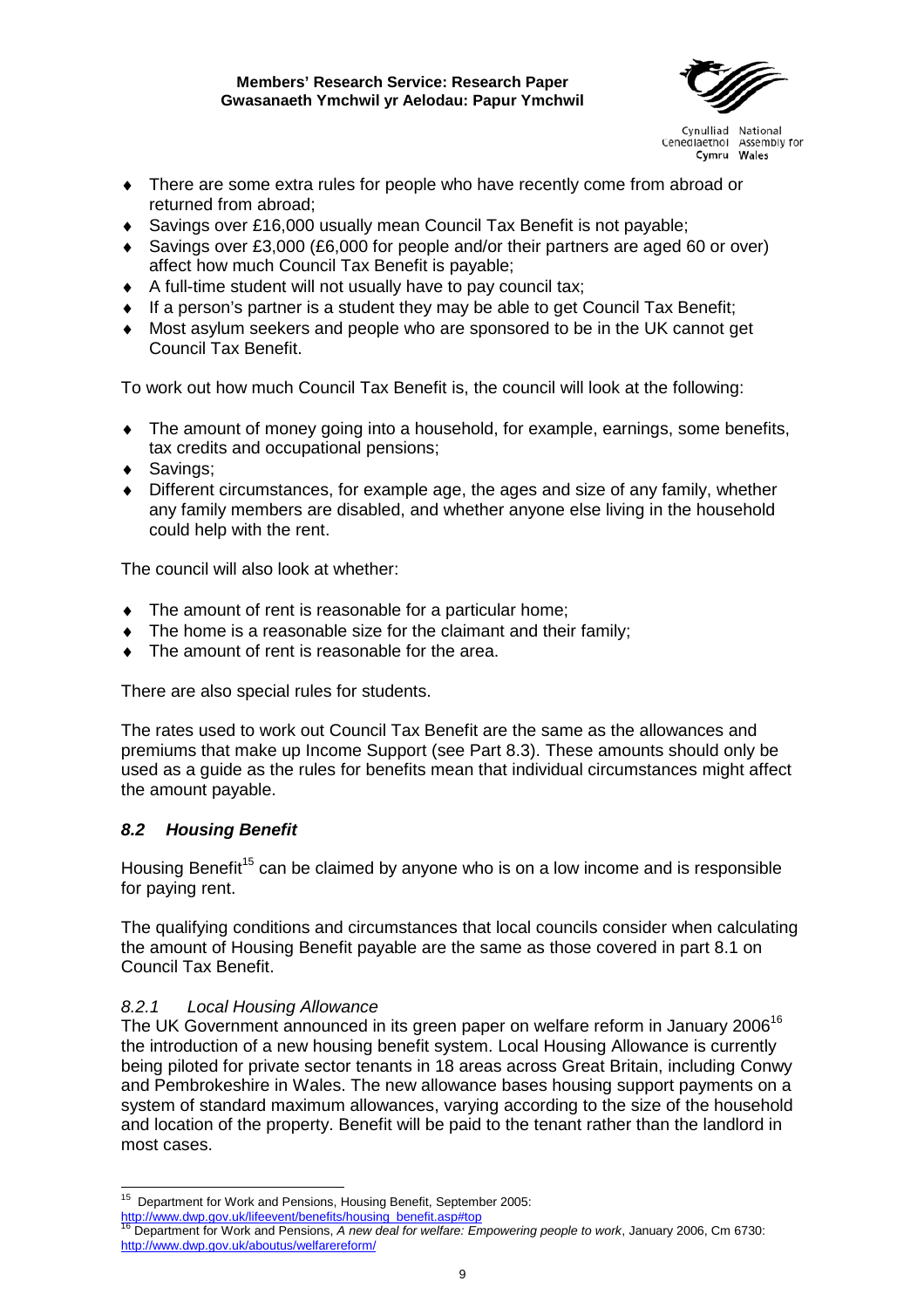

#### <span id="page-17-0"></span>*8.3 Income Support*

Income Support<sup>17</sup> is for people on a low income.

The following conditions are considered when processing a claim to Income Support:

- The applicant must be aged between 16 and 59;
- The applicant must be on a low income, and not working, or working on average less than 16 hours a week and a partner works on average less than 24 hours a week;
- ♦ Savings over £3,000 usually affect how much income support is payable;
- ♦ Extra money may be available towards certain housing costs;
- $\triangleleft$  Extra money for a family is usually available;
- ♦ Income Support may be payable if a claimant or their partner is not working because of parental or paternity leave;
- ♦ Claimants are required to go to a meeting with a Personal Adviser if benefit is still in payment after 26 weeks;
- ♦ Pregnant women and children under age 5 are entitled to free milk and vitamins;
- ♦ If a person is sick and **not** getting Statutory Sick Pay (SSP) they must claim Incapacity Benefit as well as Income Support;
- There are extra rules for people that have recently come from abroad.

Table 11 below should only be used as a guide to calculate Income Support as individual circumstances can affect the amount payable:

#### **Table 11: Weekly Income Support rates from April 2005**

| Weekly rates                                                                                                                                                                                                | April 2005       | April 2006       |
|-------------------------------------------------------------------------------------------------------------------------------------------------------------------------------------------------------------|------------------|------------------|
|                                                                                                                                                                                                             |                  |                  |
| Personal allowances:                                                                                                                                                                                        |                  |                  |
| Single under 18                                                                                                                                                                                             | £33.85           | £34.60           |
| Single under 18 - higher                                                                                                                                                                                    | £44.50           | £45.50           |
| Single aged 18-24                                                                                                                                                                                           | £44.50           | £45.50           |
| Single aged 25 or over                                                                                                                                                                                      | £56.20           | £57.45           |
| Lone Parent aged under 18                                                                                                                                                                                   | £33.85           | £34.60           |
| Lone Parent under 18 - higher                                                                                                                                                                               | £44.50           | £45.50           |
| Lone Parent aged 18 or over                                                                                                                                                                                 | £56.20           | £57.45           |
| Couple both 18 or over                                                                                                                                                                                      | £88.15           | £90.10           |
| Personal allowances for dependent children:<br>From birth to September following 16 <sup>th</sup> birthday<br>From September following 16 <sup>th</sup> birthday to day<br>before 19 <sup>th</sup> birthday | £43.88<br>£43.88 | £45.58<br>£45.58 |
| Premiums:                                                                                                                                                                                                   |                  |                  |
| Family                                                                                                                                                                                                      | £16.10           | £16.25           |
| Family (lone parent rate)                                                                                                                                                                                   | £16.10           | £16.25           |
| <b>Bereavement</b>                                                                                                                                                                                          | £25.85           | £26.80           |
| Disabled child                                                                                                                                                                                              | £43.89           | £45.08           |
| Carer                                                                                                                                                                                                       | £25.80           | £26.35           |
| <b>Disability</b>                                                                                                                                                                                           |                  |                  |
| -single                                                                                                                                                                                                     | £23.95           | £24.50           |
| -couple                                                                                                                                                                                                     | £34.20           | £34.95           |
|                                                                                                                                                                                                             |                  |                  |

<span id="page-17-1"></span><sup>17</sup> 17 Department for Work and Pensions, Jobcentre Plus, Income Support, January 2006: <http://www.jobcentreplus.gov.uk/JCP/Customers/WorkingAgeBenefits/Incomesupport/index.html>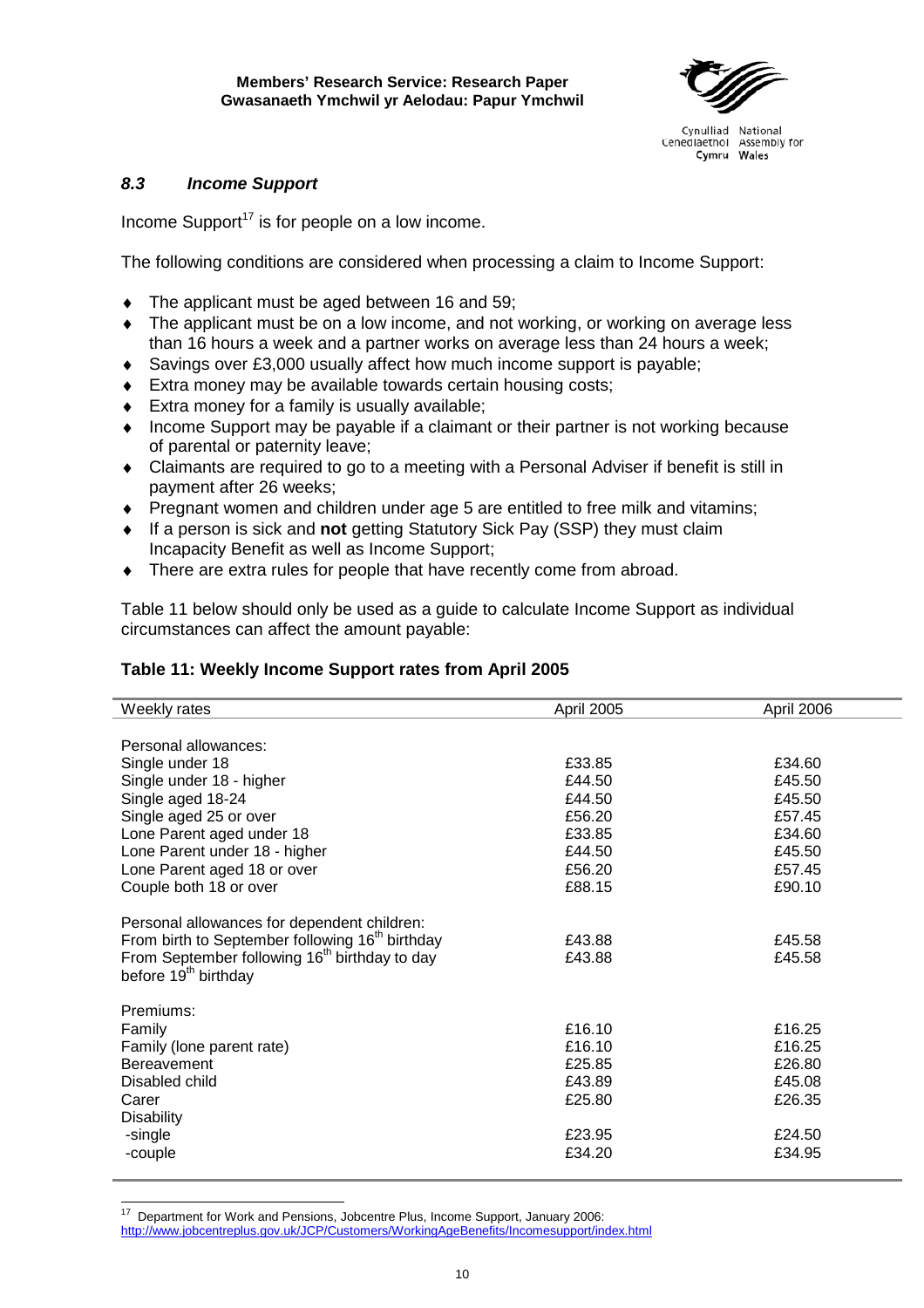#### **Members' Research Service: Research Paper Gwasanaeth Ymchwil yr Aelodau: Papur Ymchwil**



Cynulliad National Cenedlaethol Assembly for

|                                                        |        | Cylling Wales |
|--------------------------------------------------------|--------|---------------|
| Pensioner (only payable if one partner is still under  | £78.90 | £83.95        |
| aged $60$ )                                            |        |               |
| Enhanced Pensioner (only payable if one partner is     | £78.90 | £83.95        |
| still under aged 60)                                   |        |               |
| Higher Pensioner (only payable if one partner is still | £78.90 | £83.95        |
| under aged 60)                                         |        |               |
|                                                        |        |               |

Source: Department for Work and Pensions

#### <span id="page-18-0"></span>*8.4 Tax Credits*

From April 2003 two new tax credits, Child Tax Credit and Working Tax Credit, were introduced to replace Working Families' Tax Credit, Disabled Person's Tax Credit and the Children's Tax Credit.

#### <span id="page-18-1"></span>*8.4.1 Child Tax Credit*

Child Tax Credit is a payment for people with children, whether they are in or out of work. It is payable to people on a low income with responsibility for at least one child.

The amount of Child Tax Credit payable will depend on individual circumstances and the amount of income. Couples' incomes are treated jointly and are added together when the claim is assessed. Savings do not affect entitlement directly, but any interest from savings is counted as income and will affect the amount of Child Tax Credit due. Some income is not taken into account when Child Tax Credit is being worked out. Child Benefit, maintenance payments and Maternity Allowance are disregarded together with most Statutory Maternity Pay and Statutory Paternity Pay.

The first element of Child Tax Credit is a family element, which is paid to any family with responsibility for one or more children. There are extra amounts for children who are disabled and these are paid on top of the child element. For children that are registered blind or entitled to Disability Living Allowance, a disabled child element is also payable.

Further information about Child Tax Credit and how it is calculated can be found in the Inland Revenue leaflet *Child Tax and Working Tax Credit: A Guide[18](#page-18-3)*

#### <span id="page-18-2"></span>*8.4.2 Working Tax Credit*

Working Tax Credit is a payment to top up the earnings of low paid working people (whether employed or self-employed), including those who do not have children.

In most cases, the employer pays it alongside wages or salary, although it is paid directly to the self-employed by the Inland Revenue. The 'childcare element' of Working Tax Credit is paid directly to the main carer of the child or children along with Child Tax Credit.

Working Tax Credit contains several elements, including additional amounts for

- $\bullet$  working people with a disability:
- ♦ people with a severe disability and;
- ♦ the costs of registered or approved childcare.

The minimum amount of work needed to qualify for Working Tax Credit is at least 16 hours a week.

<span id="page-18-3"></span> <sup>18</sup> HM Revenue and Customs, *WTC2 Child Tax and Working Tax Credit: A Guide:* <http://www.hmrc.gov.uk/pdfs/wtc2.pdf>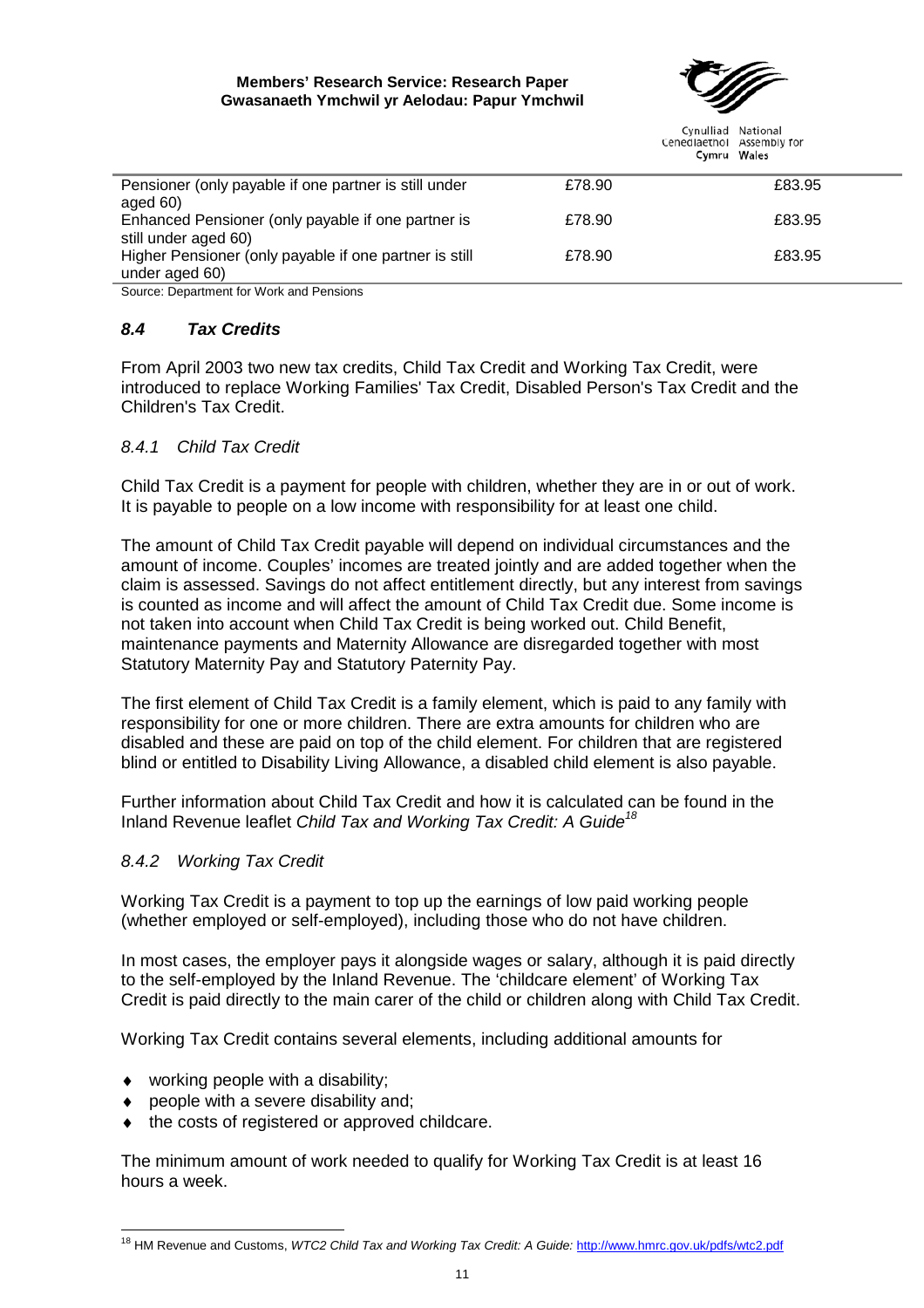#### **Members' Research Service: Research Paper Gwasanaeth Ymchwil yr Aelodau: Papur Ymchwil**



Cynulliad National Cenedlaethol Assembly for Cymru Wales

For people who are part of a couple with children, the minimum amount of hours that must be worked per week is 30 (with one partner working at least 16 hours per week). Childless couples cannot add their hours together to qualify for the 30 hour element.

The disabled worker element is usually paid to anyone working at least 16 hours a week and has a physical or mental disability which puts them at a disadvantage in getting a job.

#### **A Disabled People and Employment**

#### **Disability Discrimination Act**

Under the Disability Discrimination Act (DDA), anyone with a disability has a right to fair employment - including people in firms with fewer than 15 members of staff. The law protects people from the point of interview. If someone believes they were turned down because a prospective employer decided a wheelchair user would pose problems, then that counts as discrimination.

Employers must make reasonable adjustments to ensure people can do their job, such as supplying equipment which improves access to computers.

The Act also covers conditions beyond the physically obvious signs of disability.

#### **Jobcentre Plus**

Jobcentre Plus<sup>19</sup> provides specialist services for disabled people including:

#### *Disability Employment Advisors*

Disability Employment Advisers (DEAs) provide specialist support to people who are recently disabled, or those whose disability or health condition has deteriorated and who need employment advice. They provide support to disabled people who are having difficulty in getting a job because of their disability and also to employed people who are concerned about losing their job because of a disability.

#### <span id="page-19-0"></span>*Access to Work*

Access to Work (AtW) Advisers have specialist knowledge of the Access to Work programme which provides support to disabled people and their employers to help overcome work related obstacles resulting from a disability.

#### <span id="page-19-1"></span>*New Deal for Disabled People*

Anyone receiving one or more of the following benefits may benefit from the voluntary New Deal for Disabled People:

- ♦ Incapacity Benefit
- ♦ Severe Disablement Allowance
- ♦ Income Support including a disability premium
- ♦ Income Support because Incapacity Benefit has stopped and an appeal against the decision has been made
- ♦ Pension Credit
- National Insurance credits because of incapacity

 <sup>19</sup> Department for Work and Pensions, Jobcentre Plus, Help for Disabled People: <http://www.jobcentreplus.gov.uk/cms.asp?Page=/Home/Customers/HelpForDisabledPeople>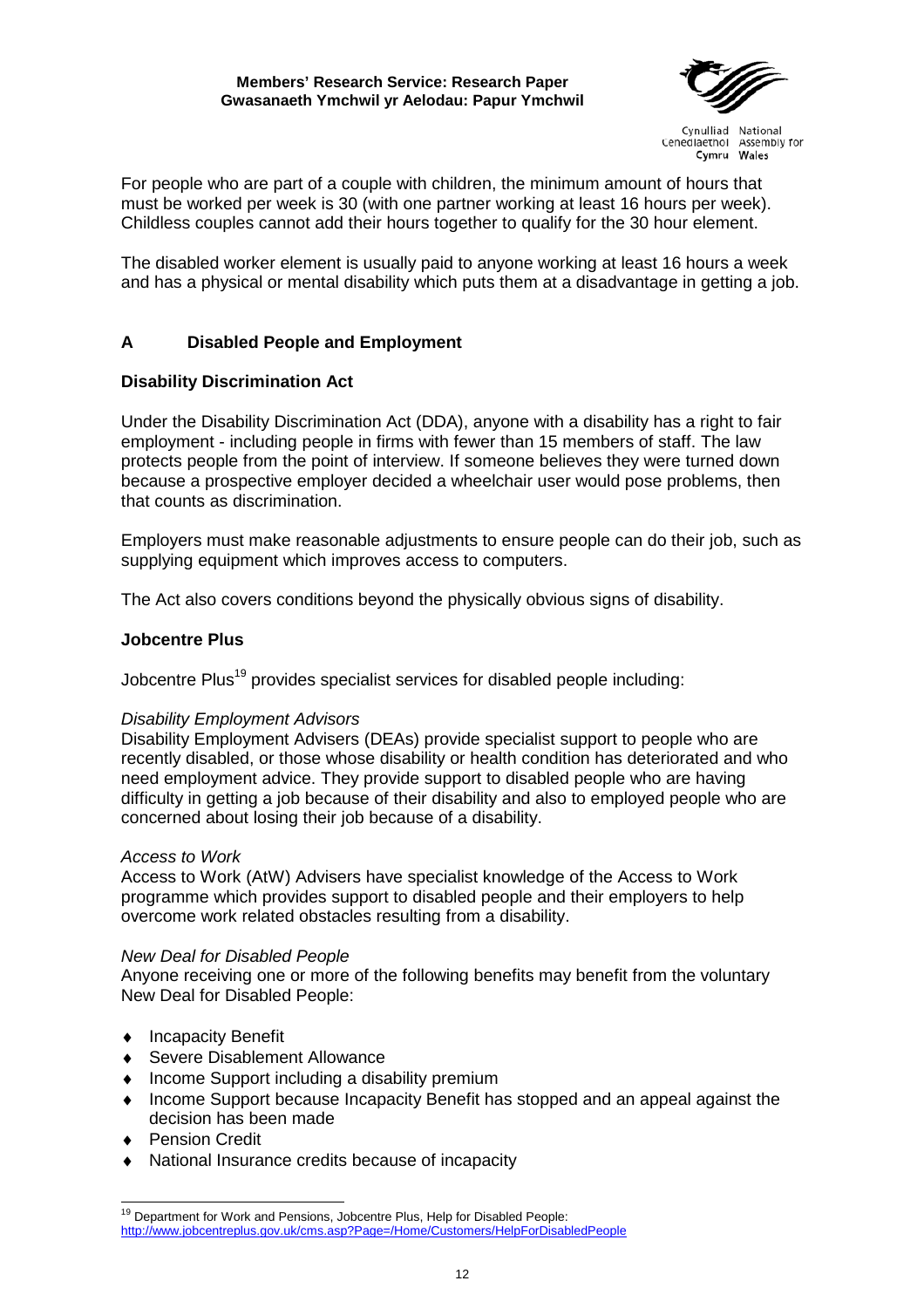

- ♦ Disability Living Allowance
- ♦ Housing Benefit with a disability premium
- ♦ Council Tax Benefit
- ♦ War Pension with an Unemployability Supplement
- Industrial Injuries Disablement Benefit with an Unemployability Supplement
- A benefit equivalent to Incapacity Benefit from an EU member country.

New Deal for Disabled People is a voluntary programme delivered through a network of Job Brokers who have been chosen by Jobcentre Plus because they are deemed to have experience of working with people with health conditions or disabilities.

A Job Broker aims to understand the situation of the disabled person and give advice about the local labour market and appropriate routes into employment. They will also help to identify training needs, help with the process of applying for jobs and offer support through the first six months of employment.

The following are some examples of support for employment available to disabled people and employers.

#### **Shaw Trus[t](#page-20-0)**

Shaw Trust<sup>20</sup> is a national charity that provides training and work opportunities for people who are disadvantaged in the workplace due to disability, ill health or other social circumstances.

#### **Remplo[y](#page-20-1)**

Remploy<sup>21</sup> finds jobs for disabled people in major organisations, as well as its own manufacturing and service businesses. The company employs 5,700 disabled people in 83 factories and its managed services division. Increasingly, it is focusing on finding disabled people jobs with other employers.

Remploy Interwork works with many UK organisations, helping them promote equality in employment and increase the number of opportunities for disabled people within their businesses.

 <sup>20</sup> Shaw Trust: <u><http://www.shaw-trust.org.uk/index.php></u><br><sup>21</sup> Remploy: <u><http://www.remploy.co.uk/></u>

<span id="page-20-1"></span><span id="page-20-0"></span>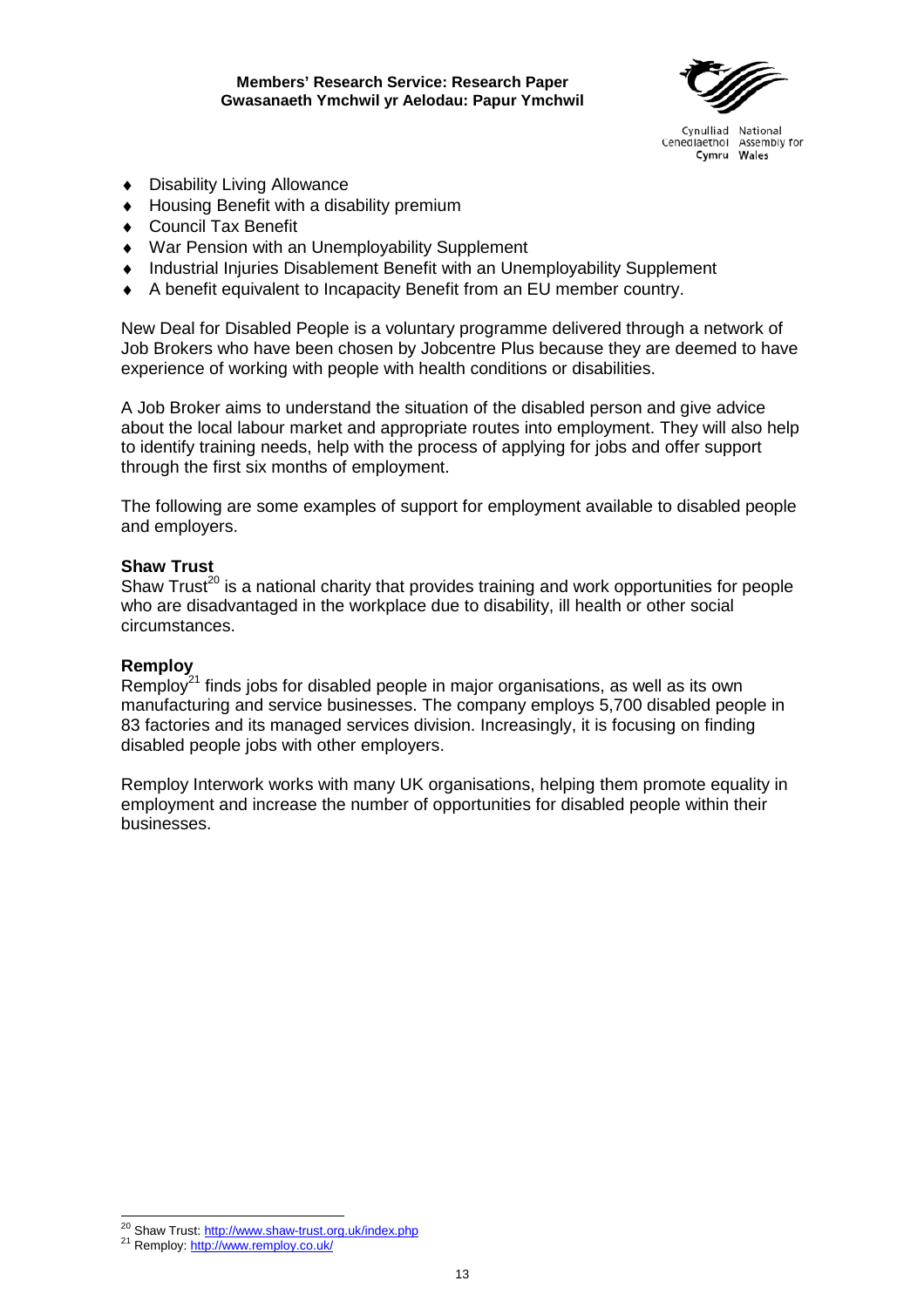#### **B Housing for Disabled People in Wales**

*Better Homes for people in Wales – A National Housing Strategy for Wales<sup>22</sup>* sets out the Assembly Government's policies and plans for helping disabled people access housing. It also states the Assembly Government's commitments to:

- ♦ encourage local authorities to adopt information systems that enable them to identify accessible and adapted properties. The Assembly Government will also work with Housing Organisations Mobility and Exchange Services (HOMES) to overcome barriers for disabled people who wish to move home;
- ♦ consult on information and advice services for disabled people;
- examine the current funding arrangements for the provision of physical adaptations operating in the private and public sectors.

<span id="page-21-0"></span>Below is a summary of these policies and plans.

#### *Welsh Quality Housing Standard*

The Welsh Quality Housing Standard<sup>23</sup> has been developed to address, among other key elements, the issue of accessibility to housing. Under the Standard, the accommodation provided within dwellings should, as far as possible, suit the needs of the household.

#### *Lifetime Homes*

Under Assembly Government policy and guidance, landlords are expected to consider the flexibility of dwelling exteriors and interiors so that they meet the changing needs of occupants and are suitable for all visitors. Where it is practical and cost effective to do so, landlords should consider incorporating some, or all, of the Lifetime Homes Standards (LHS) into dwellings. The LHS specification comprises of 16 major standards for incorporation into a home in order to increase flexibility, offer tenants choice and improve accessibility.

Lifetime Homes are not aimed specifically at people with disabilities who would require a wheelchair. They are homes that are built to current standards and can be lived in and visited by a wide range of people. They would, therefore, also be suitable for people with a very wide range of disabilities, older people or people having to adapt to different circumstances.

#### *Care and Repair*

Care and Repair $^{24}$  services provide assistance to elderly and disabled people to enable them to carry out improvements to their houses. This often avoids clients going into supervised care and enables them to stay in their own homes. There are 22 Care and Repair agencies throughout Wales as well as a national organisation, Care and Repair

<sup>22</sup> National Assembly for Wales, *Better Homes for People in Wales A National Housing Strategy for Wales*, July 2001: <http://www.housing.wales.gov.uk/pdf.asp?a=a2><br><sup>23</sup> National Assembly for Wales, Welsh Quality Housing Standard (WHQS):

<http://www.housing.wales.gov.uk/index.asp?task=content&a=e12><br><sup>24</sup> National Assembly for Wales, Care and Repair Services in Wales:

<http://www.housing.wales.gov.uk/index.asp?task=content&a=w21>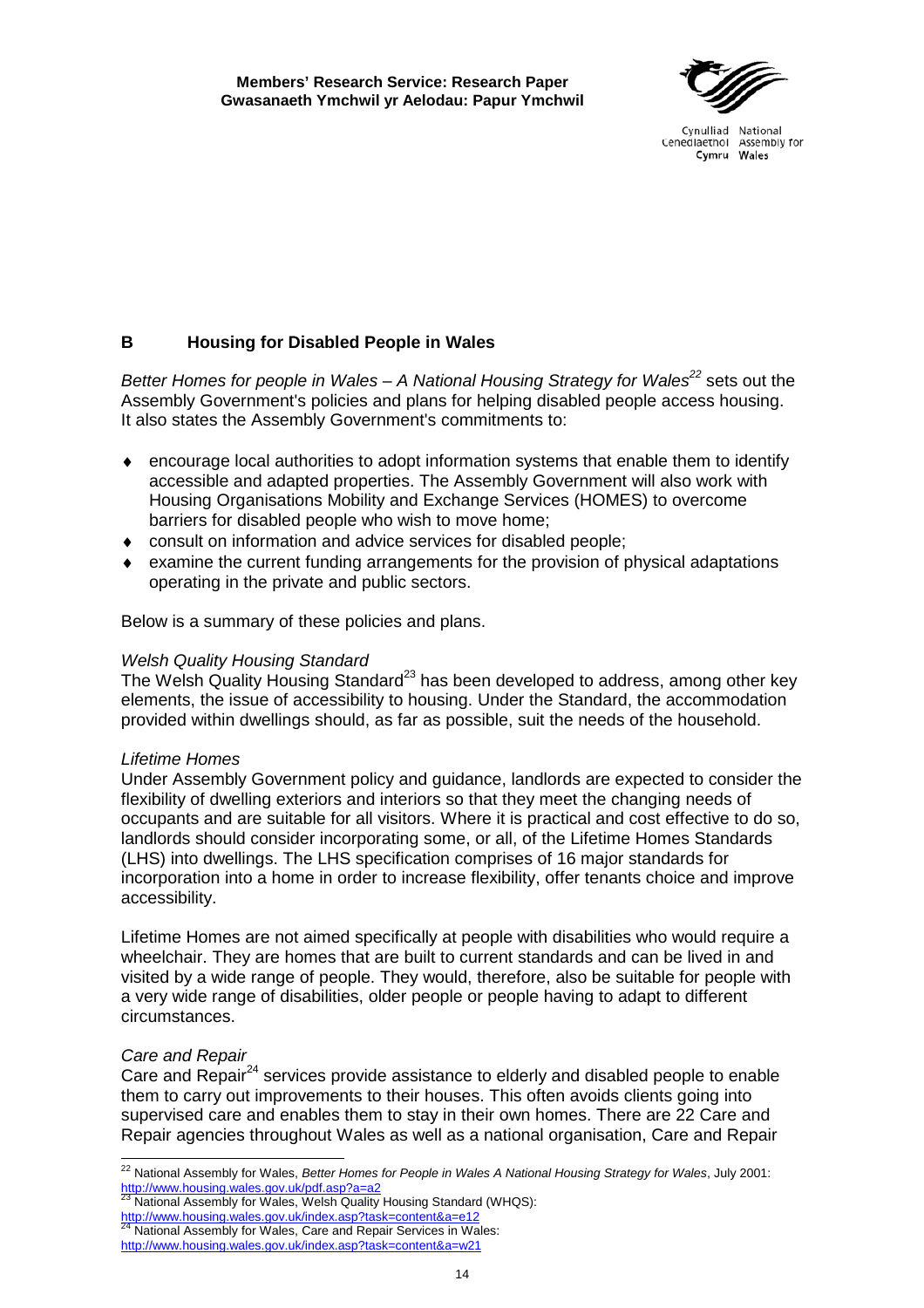

Cymru<sup>25</sup>. The latter is also responsible for administering the Assembly's Rapid Response Adaptations Programme, which provides small-scale works for elderly and disabled people and is primarily aimed at facilitating their early discharge from hospital.

#### *Disabled Facilities Grant*

Disabled Facilities Grants (DFGs) are the only mandatory grants available from local authorities. They help with the cost of adapting disabled people's homes. It is meanstested and individual local authorities should be contacted about their own criteria. Advice on DFGs is available from Care and Repair Cymru.

#### *Supported Housing for Disabled People*

Through the Supported Housing Revenue Grant<sup>26</sup> scheme the Assembly Government provides funding for 5 projects offering 26 units of accommodation specifically designated to provide accommodation related support for physically disabled people.

<span id="page-22-0"></span><sup>&</sup>lt;sup>25</sup> Care and Repair Cymru: http://www.careandrepair.org.uk/

<span id="page-22-1"></span><sup>26</sup> National Assembly for Wales, Supporting People: <http://www.housing.wales.gov.uk/index.asp?task=content&a=k1>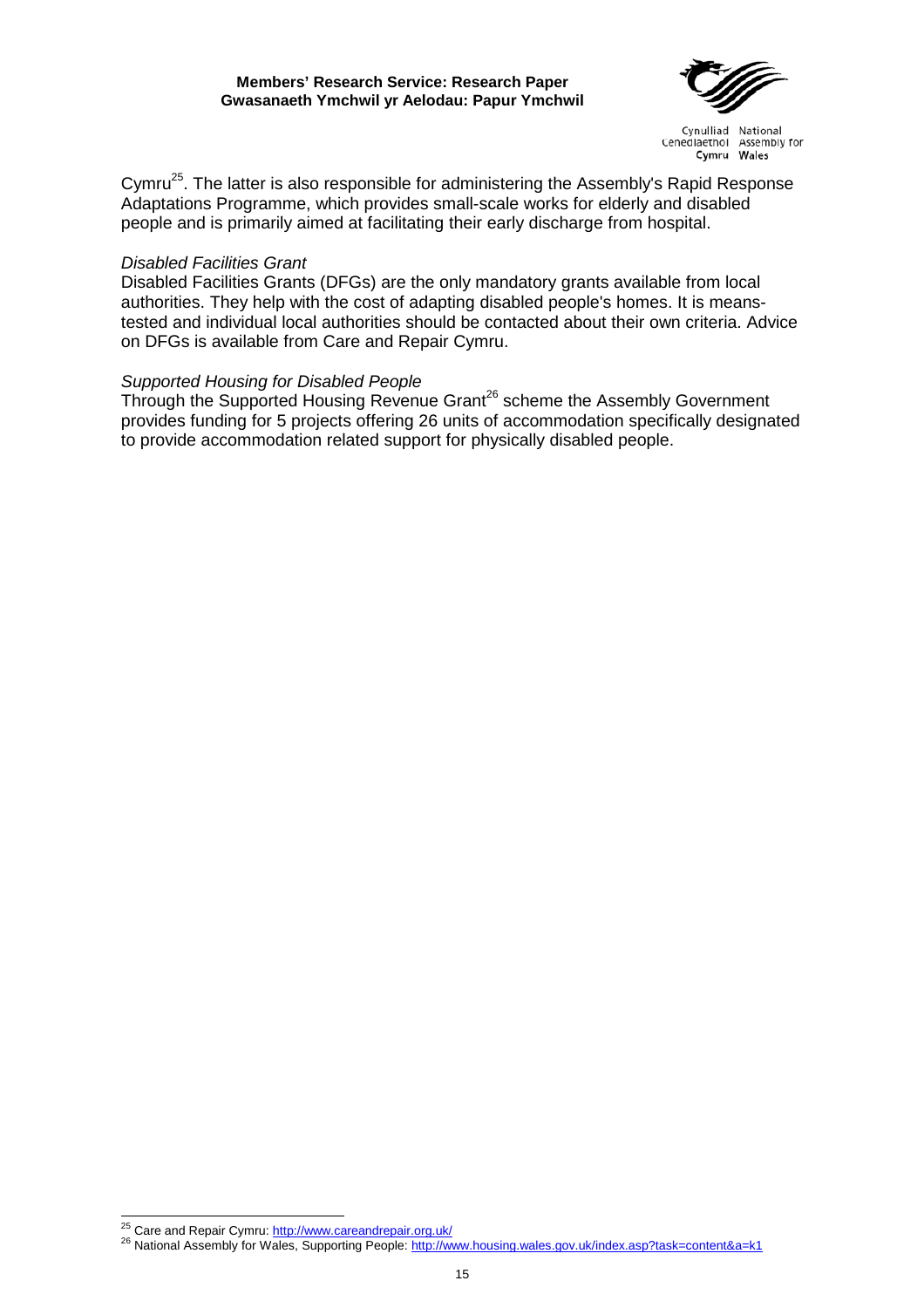#### **C Disabled People and Transport**

Transport is not covered by the original *Disability Discrimination Act,* for example, while a train station itself must be accessible, be it through wheelchair ramps, hearing loops or timetables in Braille, the trains themselves do not yet need to be. The *Disability Discrimination Act 2005*, however, amends this to facilitate the accessibility of public transport. For example, all trains, buses and coaches must be accessible by 2020.

Although regulatory powers that impact upon access for disabled people are not devolved to the Assembly, the Sustainable Travel Unit ensures that industry and government commitments to improving disabled access are reflected in making decisions on grant schemes, especially Transport Grant and Local Transport Services Grant.

The legislation requires new rail vehicles to be accessible to disabled persons. However, the UK Government has announced that all passenger rail vehicles must comply with the Rail Vehicle Accessibility Regulations by 2020.

The **Disabled Persons' Transport Advisory Committee**[27](#page-23-0) **(DPTAC)** is the body that advises the UK Government on access to transport for disabled persons.

In Wales, the **Welsh Transport Forum[28](#page-23-1)** advises the National Assembly on transport issues. The DPTAC is represented on the Welsh Transport Forum.

#### *Blue Badge Scheme*

The Blue Badge Scheme<sup>29</sup> provides a national arrangement of parking concessions for people with severe walking difficulties who travel either as drivers or passengers. The Scheme also applies to registered blind people, and people with very severe upper limb disabilities who regularly drive a vehicle but cannot turn a steering wheel by hand. It allows badge holders to park close to their destination, but the national concessions apply only to **on-street** parking. Local authority Social Services departments should be contacted for details of eligibility.

#### *Free Bus Travel*

Disabled people in Wales are entitled to the Welsh Assembly Government's free bus pass scheme.

The criteria used to establish whether a person is eligible for free travel on local buses are:

♦ Men aged 65 years and over (extended to men aged 60 and over from April 2003) and women aged 60 years and over;

<span id="page-23-0"></span><sup>&</sup>lt;sup>27</sup> Disabled Persons Transport Advisory Committee (DPTAC): http://www.dptac.gov.uk

<span id="page-23-1"></span><sup>28</sup> National Assembly for Wales, Welsh Transport Forum: <http://www.wales.gov.uk/subitransport/content/welshtransforum><br>29 Department for Transport, Blue Badge Scheme:

<span id="page-23-2"></span>[http://www.dft.gov.uk/stellent/groups/dft\\_mobility/documents/page/dft\\_mobility\\_507582-01.hcsp#P28\\_618](http://www.dft.gov.uk/stellent/groups/dft_mobility/documents/page/dft_mobility_507582-01.hcsp#P28_618)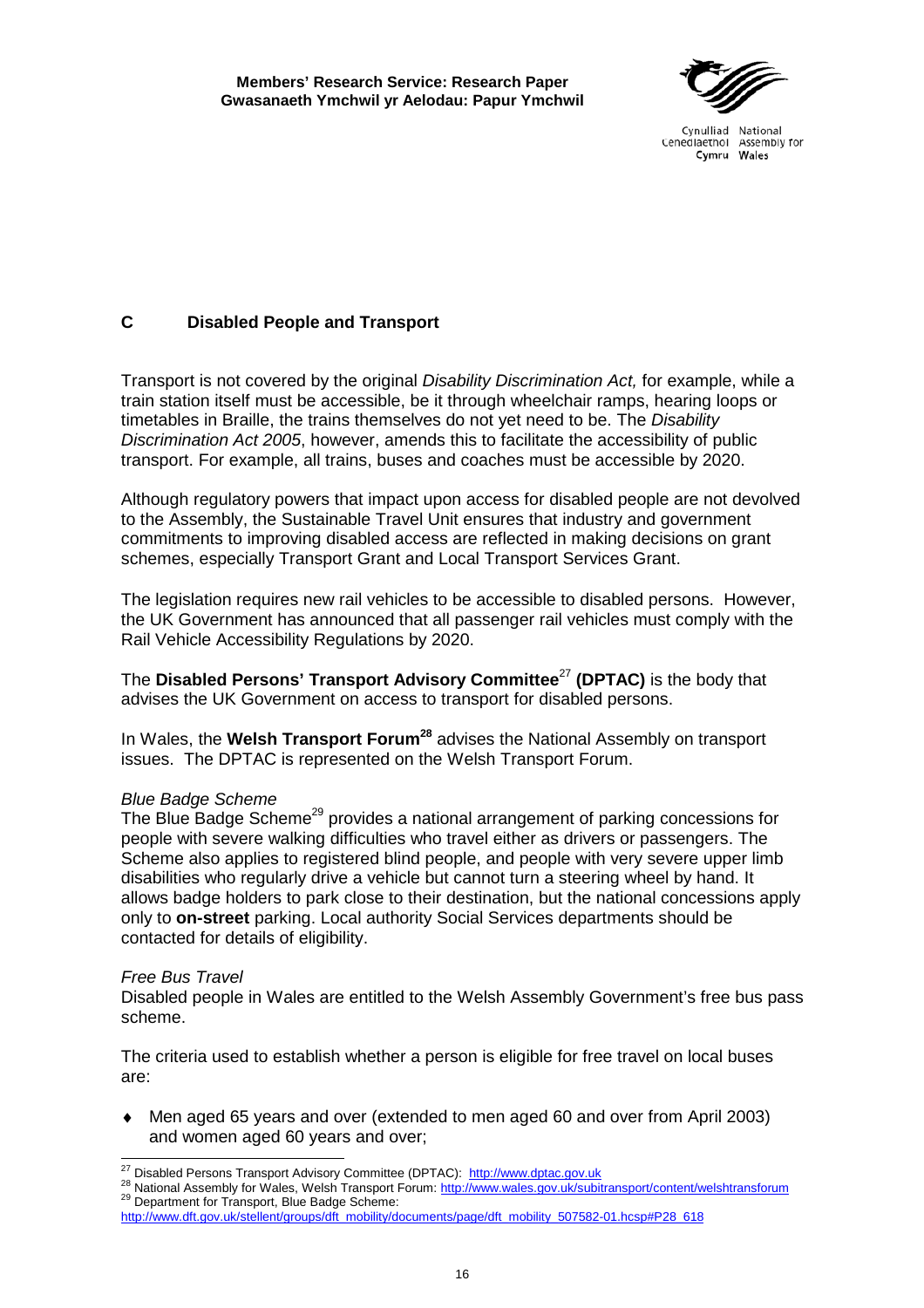

- ♦ Persons unable to perform any work for which sight is essential;
- ♦ Persons suffering from any disability or injury which, in the opinion of the authority or any of the authorities responsible for administration of the scheme seriously impairs their ability to walk;
- ♦ Companions of those disabled people who require assistance to travel.

The eligible categories of disability are:

- ♦ Blind or partially sighted
- ♦ Profoundly or severely deaf
- ♦ Without speech
- ♦ Disability or injury which affects the ability to walk (local authorities may accept receipt of higher rate mobility component of Disability Living Allowance and war pensioners mobility supplement as evidence of eligibility)
- ♦ Does not have arms or has long-term loss of the use of both arms
- ♦ Learning disability that includes significant impairment of intelligence and social functioning
- $\bullet$  Other disabilities which are likely to cause the driving of vehicles by them to be a source of danger to the public.

Applications for concessionary travel are dealt with on an individual basis by local authorities.

#### *Motability*

Motability<sup>30</sup> is an independent not-for-profit organisation, which provides vehicles for disabled people.

Motability uses the higher rate mobility component of Disability Living Allowance or War Pensioners Mobility Supplement to provide transport in the following ways:

- ♦ A new car on a three-year contract hire lease.
- ♦ A new or used car on hire purchase, over a term of two to five years.
- ♦ A new or used powered wheelchair, or scooter on hire purchase, over a term of one to three years.

#### *Shopmobility*

Shopmobility $31$  is a scheme which lends manual wheelchairs, powered wheelchairs and powered scooters to members of the public with limited mobility to shop and to visit leisure and commercial facilities within the town, city or shopping centre.

Shopmobility is for anyone, young or old, whether their disability is temporary or permanent. It is available for those with injuries, long or short-term disabilities.

<span id="page-24-0"></span> <sup>30</sup> Motability: <u><http://www.motability.co.uk/HomePage.asp?nodeid=89618></u><br><sup>31</sup> Shopmobility: <u>http://www.justmobility.co.uk/shop/</u>

<span id="page-24-1"></span>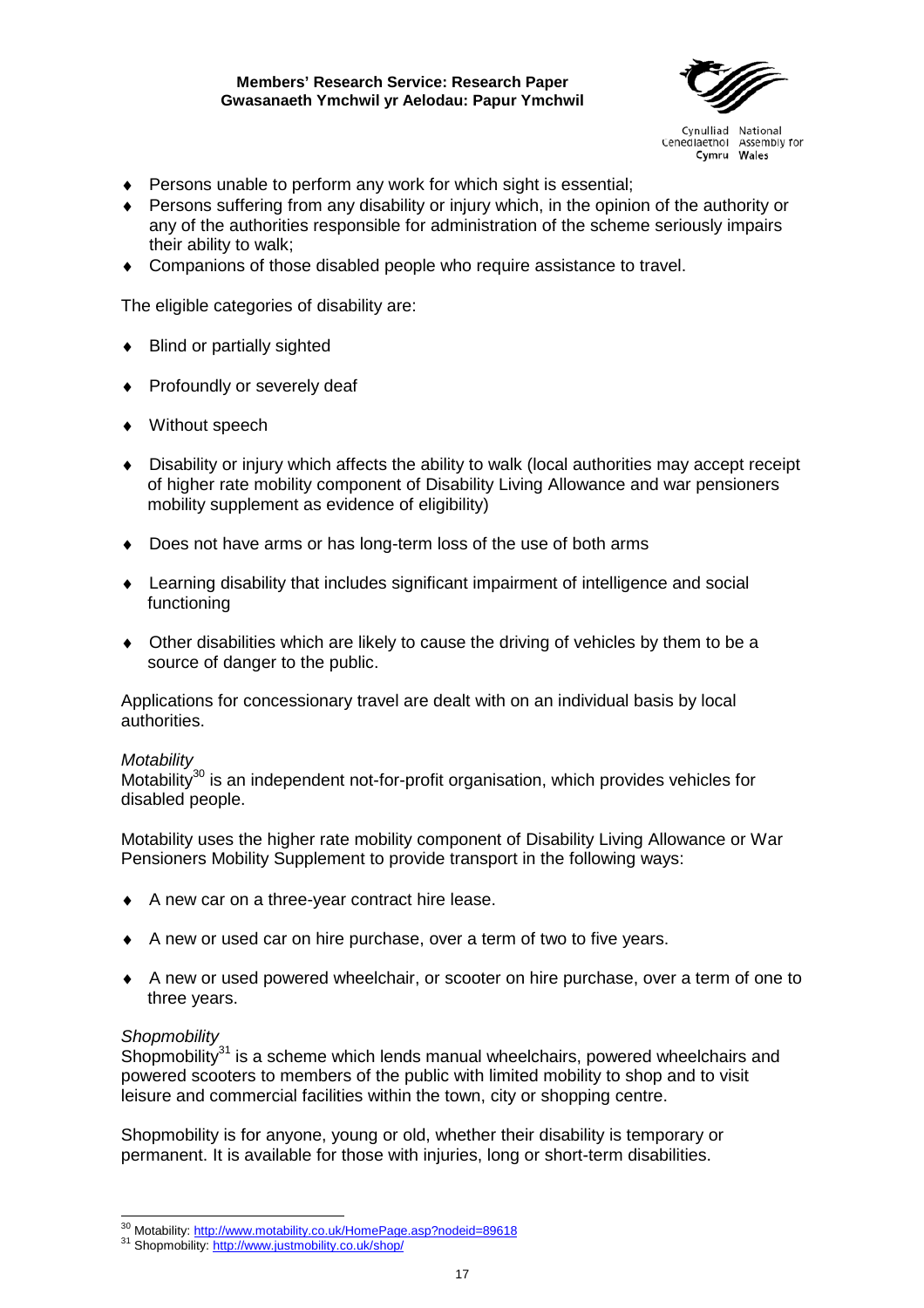

#### *Disabled Persons Railcard*

The Disabled Persons Railcard<sup>32</sup> allows a disabled person to buy discounted rail tickets. If another adult is travelling with them, they can also travel at the same discounted fare.

To qualify, a disabled person must:

- ♦ be registered as visually impaired, or
- ♦ be registered as deaf, or
- ♦ have epilepsy,or

 $\overline{a}$ 

- ♦ receive Attendance Allowance,or
- ♦ receive Disability Living Allowance (in the Higher Rate for help with getting around, or in the Higher or Middle Rate for help with personal care), or
- ♦ receive Severe Disablement Allowance, or
- ♦ receive War Pensioner's Mobility Supplement, or
- ♦ receive War or Service Disablement Pension for 80% or more disability, or
- ♦ be buying or leasing a vehicle through the 'Motability' scheme.

Children aged from 5 and under 16 may also be eligible for a Disabled Persons Railcard, if they can meet at least one of the required criteria. Although they only need to pay the normal child's fare, an adult can travel with them at the discounted rate of one third off the adult fare.

<span id="page-25-0"></span><sup>&</sup>lt;sup>32</sup> Disabled Person's Railcard: <http://www.disabledpersons-railcard.co.uk/eligibility/eligibility.htm>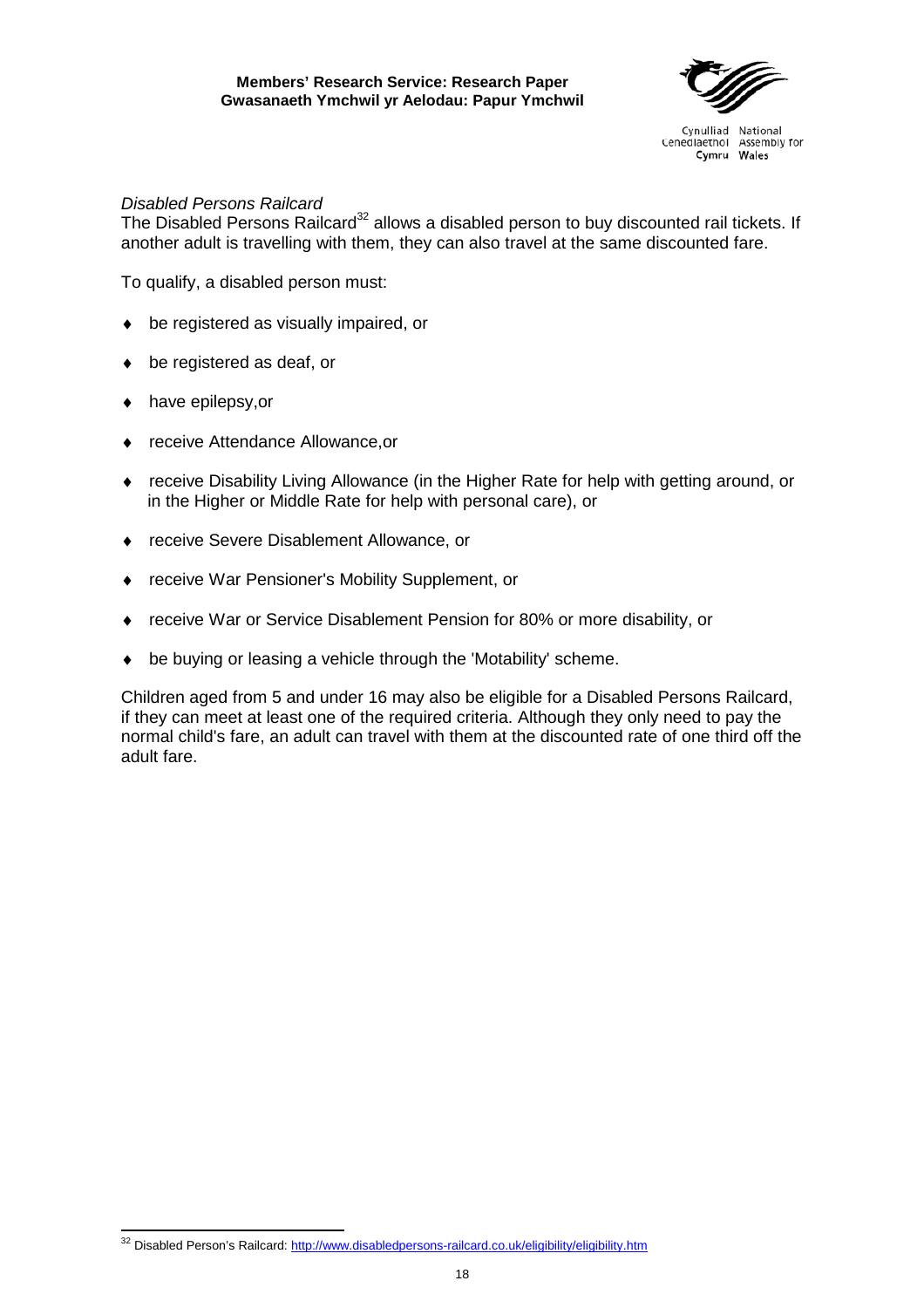#### **D Social Services**

Where an Act of Parliament has given a local authority a **duty** to act under certain circumstances it must do so and the service users concerned have a right to receive that service. In other cases Acts of Parliament may say that the council **may** provide services generally for people in its area but allow the council discretion about whether to do so for particular individuals. Such powers do not give users a right to those services.

A local authority's responsibility to provide care and services only arises if a person is assessed under the authority's eligibility criteria as needing the care in question.

Local authorities may make a charge for residential and non-residential services. Some grants and services may also be means tested. Individual authorities should be contacted about their own criteria.

#### *Services a council must provide*

Two Acts of Parliament give people who are disabled the right to social services: the *Chronically Sick and Disabled Persons Act 1970[33](#page-26-0)* and the *Disabled Persons Act 1986[34.](#page-26-1)*

The *Chronically Sick and Disabled Persons (CSDP) Act 1970* requires councils to make arrangements for the provision of certain services to individual chronically sick and disabled people, who are ordinarily resident in their area whether or not they are in their own home or are a tenant. A council has only to provide services if it is satisfied that they are necessary to meet the needs of the person. The services are:

- ♦ Provision of practical assistance within the home;
- ◆ Provision of disability aids and equipment:
- ♦ Assistance with adaptations to the home;
- ♦ Provision of meals at home or elsewhere;
- ♦ Provision of, or assistance in, getting a telephone or any special equipment necessary to use a telephone;
- ♦ Provision of, or assistance in, taking advantage of educational or recreational facilities both inside and outside the home, including provision of, or assistance with, transport to and from the facilities;
- ♦ Provision of holidays.

Any disabled person can ask for their needs to be assessed under the *Disabled Persons Act 1986* and must be provided with services under the *CSDP Act 1970* if they are needed. Local authorities can also give disabled people Direct Payments (see Annex F) so that they can buy their own care.

A person has the right to services under the *CSDP Act 1970* if they are:

<span id="page-26-0"></span><sup>33</sup> A copy of the CSDP Act 1970 is available for reference from the Members' Library

<span id="page-26-1"></span><sup>&</sup>lt;sup>34</sup> A copy of the *Disabled Persons Act 1986* is available for reference from the Members' Library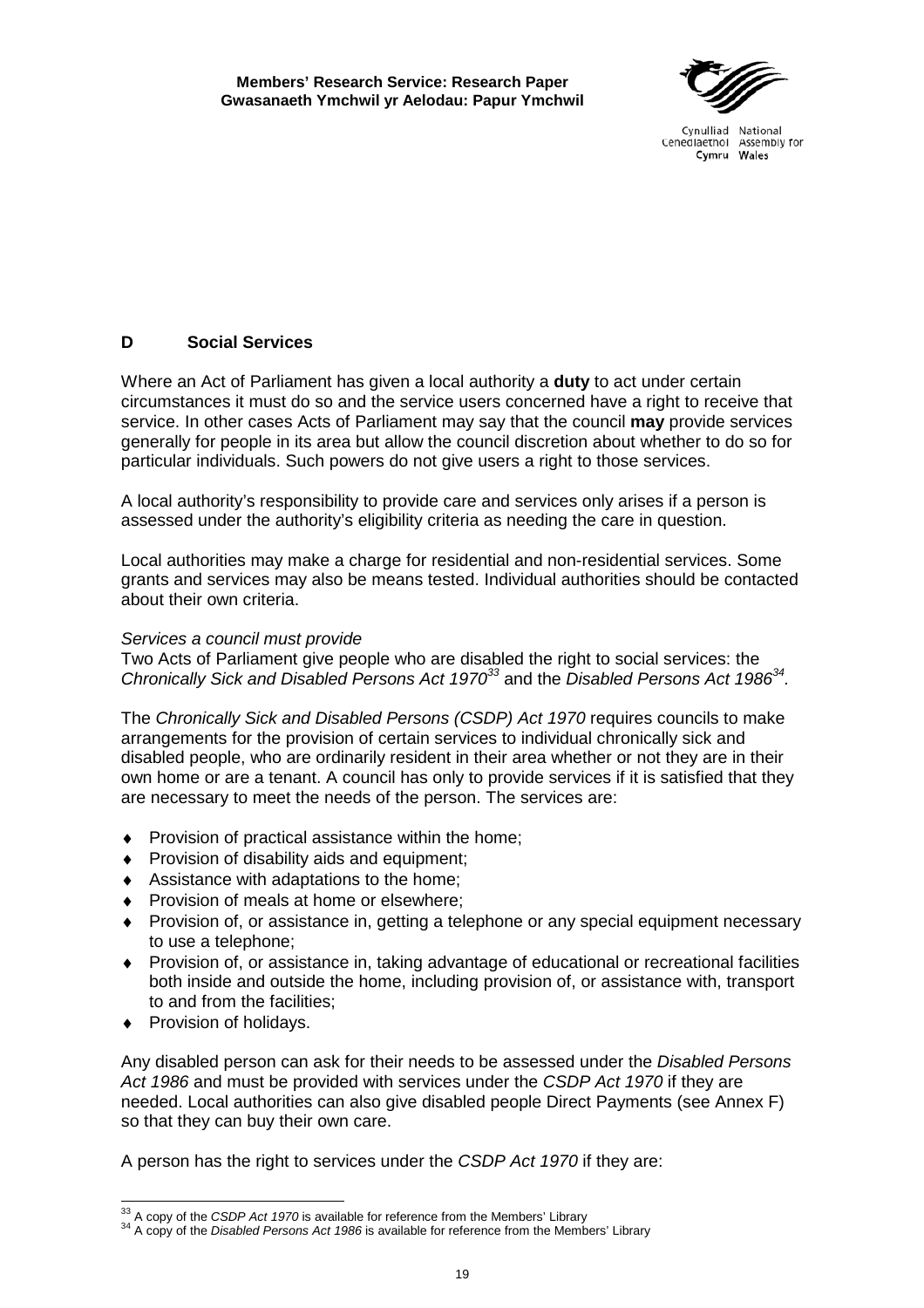- ♦ Substantially and permanently handicapped;
- ♦ Blind or partially sighted;
- ♦ Deaf or hard of hearing;
- ♦ Mentally ill;
- ♦ Mentally handicapped.

These definitions apply to all age groups. A disabled person does not need to be registered as disabled to get the services provided in the *CSDP Act 1970*. They only have to fit the definition of disability set out as above.

#### *Services a council may provide*

Services a council may but does not have a duty to provide are:

- ♦ Social work support and advice;
- ♦ Facilities at centres for social rehabilitation and adjustment to disability;
- ♦ Facilities for occupational activities;
- ♦ Holiday homes;
- ♦ Provision of free or subsidised travel for those who do not qualify for travel concessions where such concessions are available;
- ♦ Assistance in finding suitable accommodation; and
- ♦ Contributions towards the cost of employing a warden on welfare functions or providing warden services in private housing.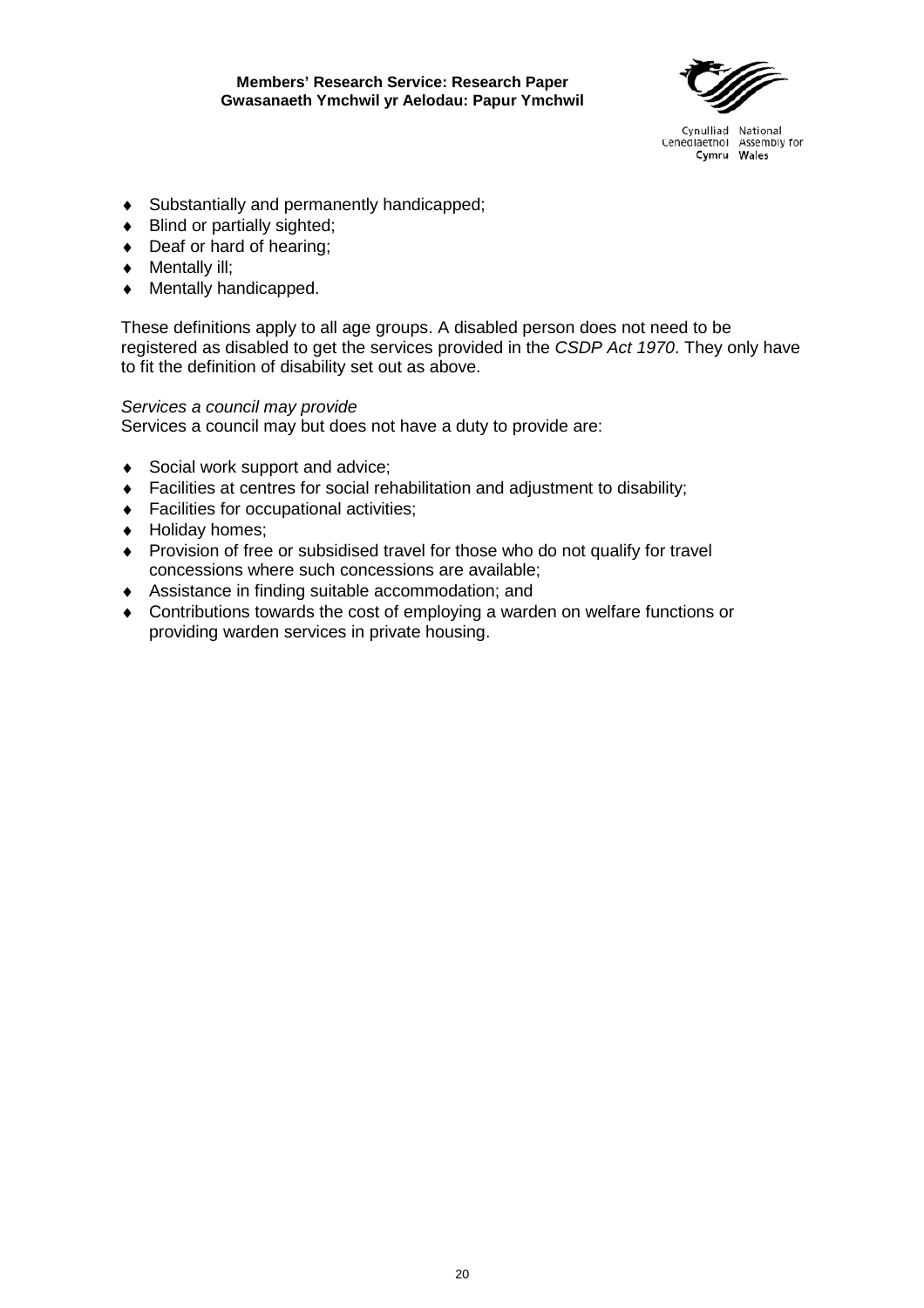#### **E Disabled People and Education**

Since September 2003, the *Special Educational Needs and Disability Act (SENDA) 2001[35](#page-28-0)* has obliged schools and colleges to provide support services such as signing interpretation or other equipment. It could also mean providing students with course notes in alternative formats or ensuring a computer room includes adaptive technology.

By September 2005, educational establishments should have made physical alterations to buildings to improve access. Obligations also go beyond the student and cover parents too. Schools need to take into account a disabled parent's right to attend events, such as school plays and parents-teachers evenings – otherwise a refusal would constitute discrimination.

#### *Disabled Students' Allowances (DSAs)*

DSAs<sup>36</sup> help with costs incurred, in attending higher education, as a direct result of a disability. DSAs are available to full-time and part-time students with disabilities although part-time students must be studying at least 50% of a full-time course. DSAs are available to both undergraduates and postgraduates. The amount payable does not depend on the income of the disabled person or that of their household. Unlike a student loan, this assistance does not have to be repaid.

<span id="page-28-1"></span><span id="page-28-0"></span><sup>&</sup>lt;sup>35</sup> S*pecial Educational Needs and Disability Act 2001*: <u>http://www.opsi.gov.uk/acts/acts2001/20010010.htm</u><br><sup>36</sup> Department for Education and Skills, Help for students with disabilities in 2006: <sup>36</sup> Department for Education and Skills, Help for students with disabilities in 2006:<br>[http://www.dfes.gov.uk/studentsupport/students/stu\\_students\\_with\\_d\\_1.shtml](http://www.dfes.gov.uk/studentsupport/students/stu_students_with_d_1.shtml)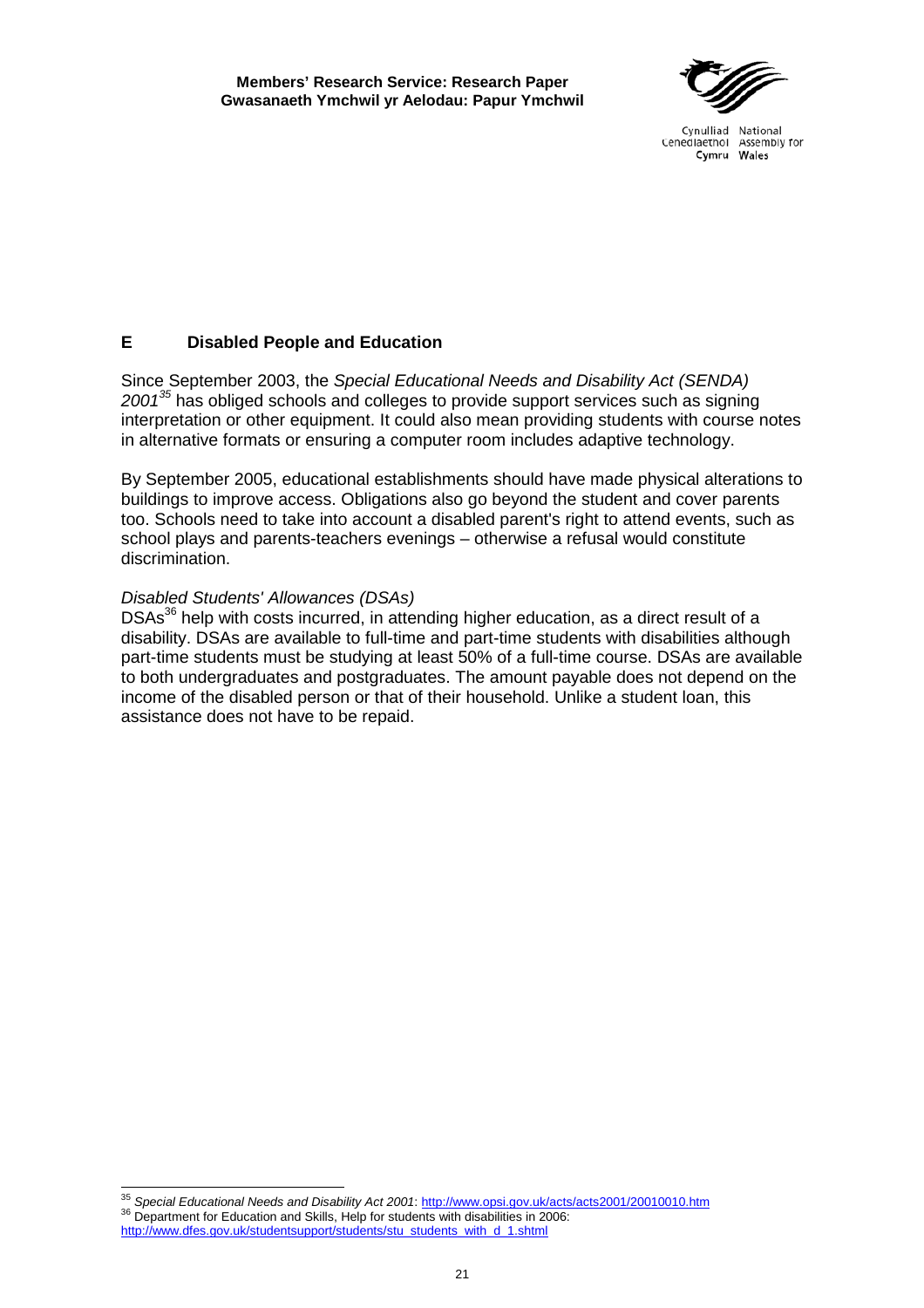#### **F Direct Payments**

Direct payments are cash payments provided by local authorities to individuals and their carers in lieu of community care services, such as personal care provided at home, day care at a day centre, or equipment to aid independence. Direct payments are designed to provide users of community care services with a greater measure of choice and control over those services than is offered by directly provided services. Direct payments were introduced in 1997 through the *Community Care (Direct Payments) Act 1996*, initially to disabled people aged 18-64. Eligibility has subsequently been extended to young people aged 16-17, those over 65 years and to carers, families with disabled children for children's services and disabled parents for children's services. Since 1 November 2004 local authorities in Wales have been *required* to provide direct payments to all those who are eligible and who wish to receive them.

In order to be eligible for direct payments recipients must be assessed as needing community care services by their local authority. The person receiving the direct payments (a person with parental responsibility in the case of disabled children) must be willing to have direct payments and must be able to manage them, alone or with assistance. Eligibility for direct payments is not conferred on those subject to certain mental health or criminal justice legislation which include elements of compulsion.

Subject to the above criteria, the following groups are eligible to receive direct payments:

- ♦ Adult disabled persons receiving community care services (that is, persons to whom section 29 of the *National Assistance Act 1948* applies)
- ♦ Persons receiving carers services under section 2(1) of the Carers and Disabled Children Act 2000

♦ The following persons receiving services under section 17 of the Children Act 1989:

- ♦ a person with parental responsibility for a disabled child
- ♦ a disabled person with parental responsibility for a child
- ♦ a disabled child aged 16 or 17

The community care services that individuals are assessed as needing are converted into a cash sum which the recipient then uses to arrange their own support services. The money must be used to meet the needs identified in the care assessment, although, subject to this, they can be used in any way the user wishes. Recipients of direct payments are accountable for the money and must maintain records for checking by the local authority. Local authorities providing direct payments remain responsible for ensuring the assessed needs of the recipient are met and should monitor the arrangements accordingly.

Direct payments do not have to be used to purchase all the services an individual is assessed as needing, some services can continue to be arranged by social services departments whilst others are purchased using direct payments.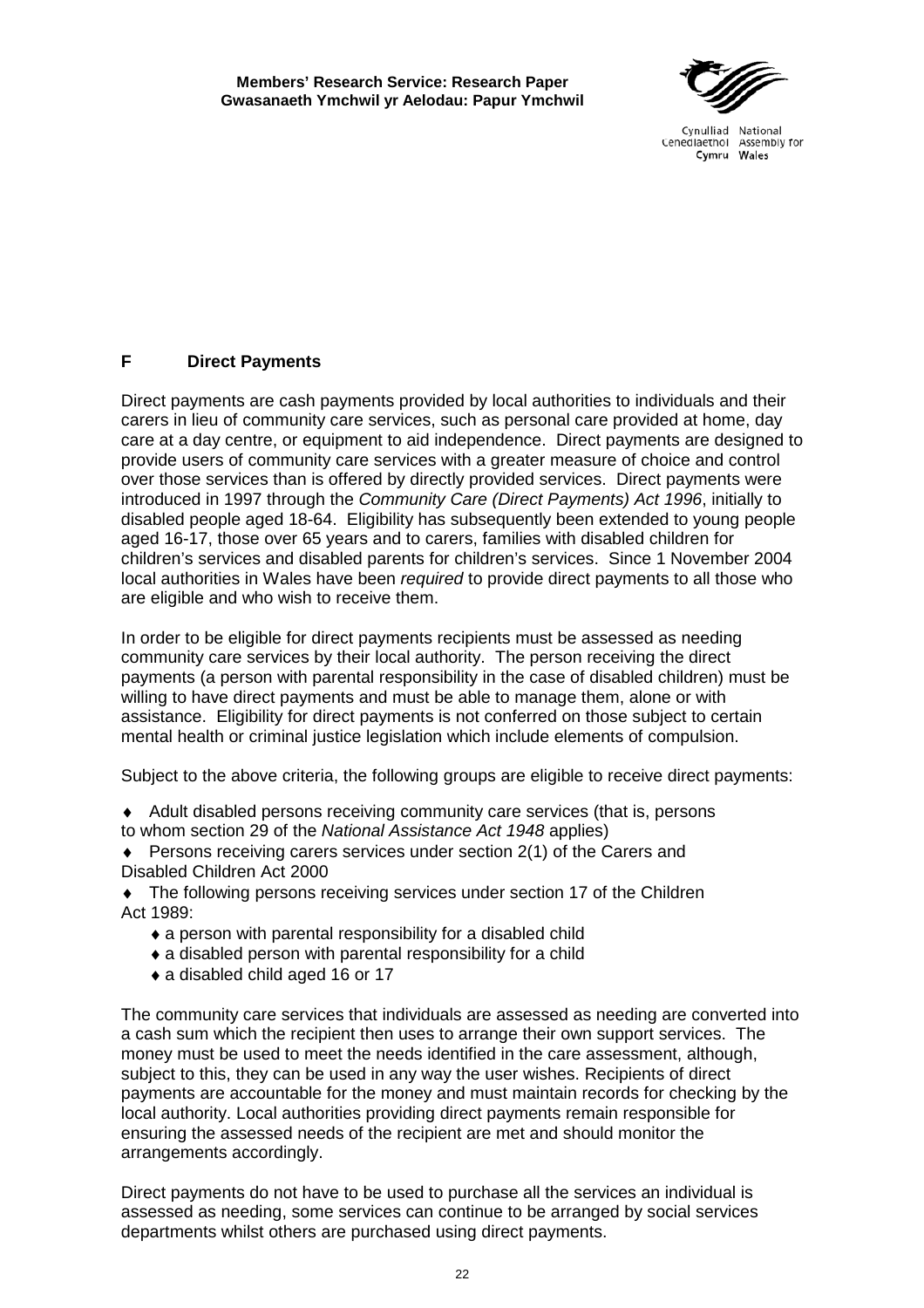

Direct payments cannot be used to pay a close relative living in the same household (except where carers receive a direct payment in their own right), although local authorities can make exceptions to this if they consider this is the best way of providing the necessary services. Direct payments cannot be used to purchase services provided by social services departments, housing authorities, nor for those services which the NHS has a duty to provide. They cannot be used to purchase permanent residential care, but can be used to purchase short stays in residential care of up to 4 weeks in any year.

Recipients of direct payments are liable to pay charges for the services they receive in the same way as those receiving directly provided services. In practice this may result in a reduced direct payment which the recipient is expected to supplement from their own resources.

In many areas a direct payments support scheme provides help to people in receipt of direct payments to undertake the range of tasks associated with managing their direct payments including staff recruitment and management, payment of wages, book-keeping etc. Such support schemes are usually independent of the local authority and are often provided by local disability groups.

Guidance to local authorities on the provision of direct payments is available online from the Welsh Assembly Government website at: <http://www.wales.gov.uk/subisocialpolicy/content/directpayment/policy-e.pdf>

#### **Further information**

- ♦ **Cardiff and the Vale Coalition of Disabled People** provides an information and support service to people using direct payments in Cardiff and the Vale of Glamorgan: Cowbridge Court 60 Cowbridge Road West Ely Cardiff CF5 5BS Tel: 029 2025 5611 Contact: Colette Morgan
- ♦ The **National Centre for Independent Living** is a UK wide disability organisation that exists to promote independent living for disabled people, including the use of direct payments. It provides information, training and consultancy and contributes to policy development around direct payments. It has a website at: <http://www.ncil.org.uk/default.asp>
- ♦ **Disability Wales** is the national association of disability groups in Wales and works to promote the interests of disabled people. In 2000 Disability Wales published *Independent Living in Wales: A resource manual for the development of direct payment schemes and independent living support services* which included information and advice on direct payments and on setting up direct payments schemes. It is available from Disability Wales: Tel: 029 2088 7325

Website:<http://www.dwac.demon.co.uk/index.htm>